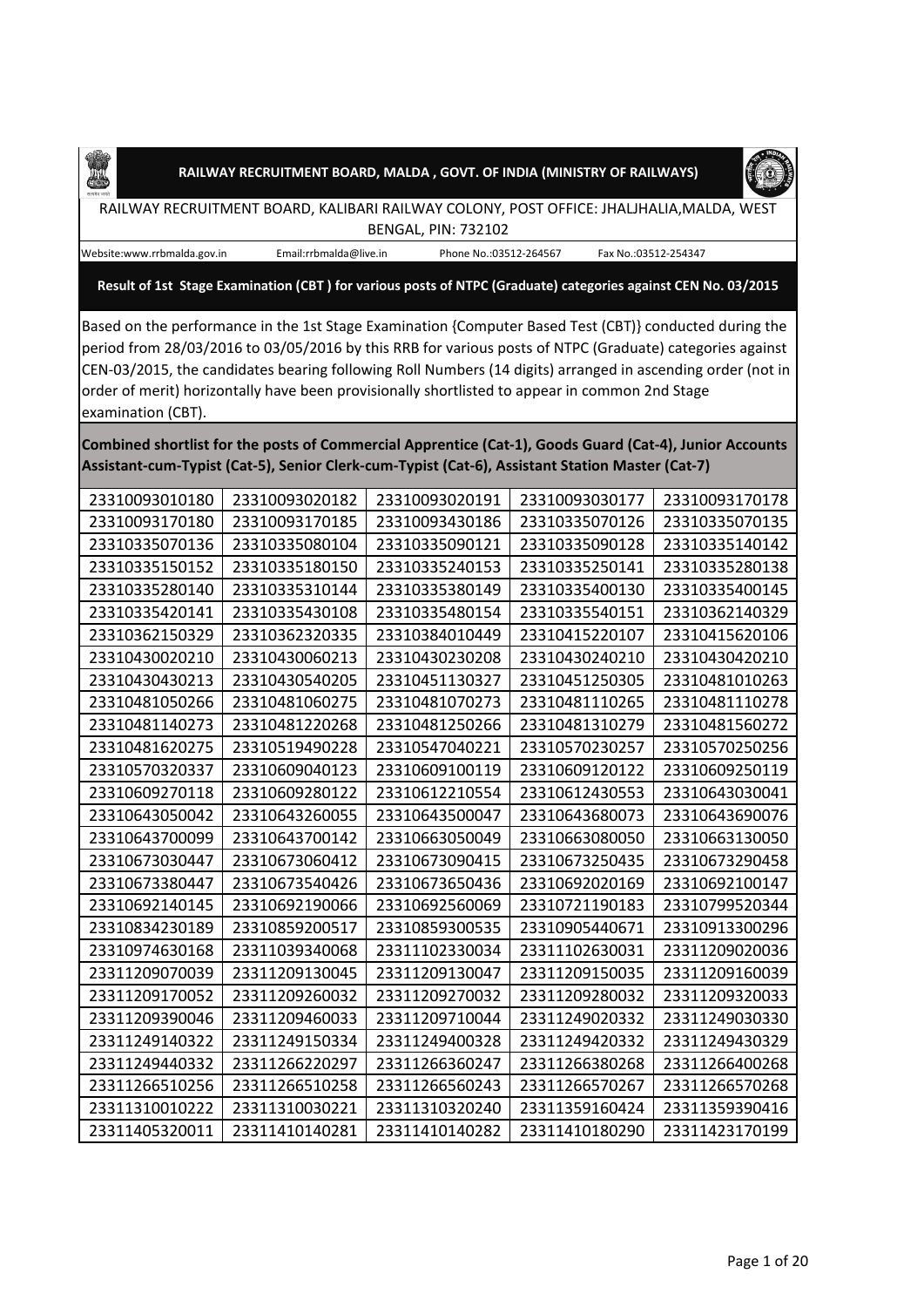| 23311431590184 | 23311474020169 | 23311477400011 | 23311479130096 | 23311479130097 |
|----------------|----------------|----------------|----------------|----------------|
| 23311479230123 | 23311479330117 | 23311479620118 | 23311479620119 | 23311502220005 |
| 23311505010102 | 23311505190107 | 23311505330111 | 23311662130188 | 23311662400184 |
| 23311674330028 | 23311681140204 | 23311711370039 | 23311727260423 | 23311727350420 |
| 23311751390175 | 23311764140224 | 23311764160223 | 23311764160224 | 23311768150270 |
| 23311768150271 | 23311768180286 | 23311825630086 | 23311830010212 | 23311830050207 |
| 23311830080207 | 23311847630084 | 23311867140020 | 23311869320041 | 23311897010217 |
| 23311897050222 | 23311897060211 | 23311897070222 | 23311897080213 | 23311897120223 |
| 23311897180208 | 23311897220212 | 23311897220213 | 23311897230215 | 23311897230216 |
| 23311897260207 | 23311897280201 | 23311897290209 | 23311897320213 | 23311897360201 |
| 23311897370212 | 23311897400199 | 23311897400203 | 23311897410207 | 23311898040098 |
| 23311898360092 | 23311927150074 | 23311927320070 | 23311942010097 | 23311942010098 |
| 23311942040103 | 23311942040104 | 23311942070104 | 23311942070107 | 23311942180099 |
| 23311942450101 | 23311971230143 | 23311990090184 | 23311994490153 | 23311994550153 |
| 23312076360020 | 23312076470018 | 23312126620126 | 23312135060092 | 23312135360094 |
| 23312135640050 | 23312228170028 | 23312228530021 | 23312228570014 | 23312228690011 |
| 23312259110006 | 23312371150110 | 23312415110088 | 23312476550189 | 23312504160008 |
| 23312526090265 | 23312574160085 | 23312679590044 | 23312782310239 | 23312790060105 |
| 23312790580119 | 23312848140109 | 23312855050107 | 23312855120105 | 23312855120107 |
| 23312855140108 | 23312855230104 | 23312855280107 | 23312855360104 | 23312855370103 |
| 23312855420103 | 23312855540106 | 23312855550108 | 23312855610102 | 23312859310035 |
| 23312859510032 | 23312869040045 | 23312869220043 | 23312869260043 | 23312869620049 |
| 23312904570049 | 23312941250132 | 23312941290121 | 23312941340125 | 23313069100028 |
| 23313177320096 | 23313237370045 | 23313373020279 | 23313373060283 | 23313373060284 |
| 23313373130281 | 23313373220279 | 23313373230282 | 23313373290281 | 23313373380273 |
| 23313373390277 | 23313373430274 | 23313373450278 | 23313373490277 | 23313373500268 |
| 23313373510274 | 23313373520274 | 23313373610281 | 23313373620278 | 23313424350648 |
| 23313439250127 | 23313441390100 | 23313441400102 | 23313442100079 | 23313442290080 |
| 23313442360087 | 23313449190035 | 23313461020236 | 23313461030239 | 23313461260239 |
| 23313461610240 | 23313461690231 | 23313462070026 | 23313493150077 | 23313521540065 |
| 23313538290022 | 23313538310031 | 23313575380019 | 23313582600055 | 23313614630040 |
| 23313666270222 | 23313682330159 | 23313690400240 | 23313690500251 | 23313690560243 |
| 23313740370029 | 23313740640032 | 23313756070073 | 23313756200083 | 23313756230065 |
| 23313756380076 | 23313776090071 | 23313776330069 | 23313776630072 | 23313881320051 |
| 23313881650060 | 23313913640051 | 23313913650048 | 23314116180320 | 23314162090079 |
| 23314162110082 | 23314162160077 | 23314162300084 | 23314162570086 | 23314234160104 |
| 23314234400108 | 23314234410105 | 23314246040092 | 23314273010550 | 23314273030526 |
| 23314273030527 | 23314273030529 | 23314273050533 | 23314273060562 | 23314273100576 |
| 23314273140546 | 23314273250560 | 23314273260551 | 23314273270529 | 23314273290523 |
| 23314273330548 | 23314273500542 | 23314273520571 | 23314273640556 | 23314294030297 |
| 23314294110299 | 23314297300145 | 23314362170059 | 23314363310014 | 23314364010022 |
| 23314364150020 | 23314364180013 | 23314364410019 | 23314368010034 | 23314368030033 |
| 23314368110036 | 23314368160019 | 23314368180028 | 23314368300023 | 23314368320026 |
| 23314368320029 | 23314368460036 | 23314410150052 | 23314461050152 | 23314464220038 |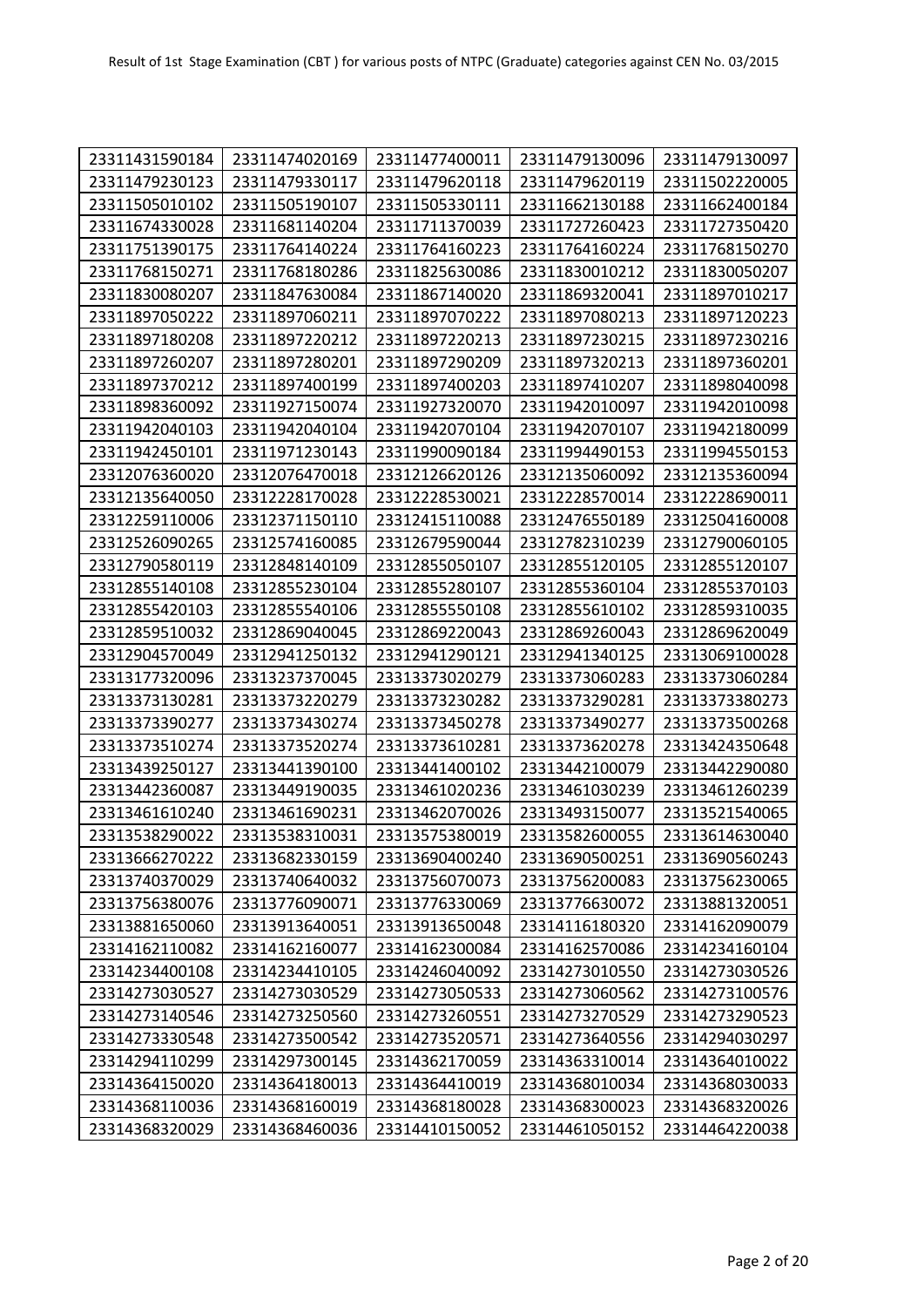| 23314464570043 | 23314497130013 | 23314505650043 | 23314542140301 | 23314542150295 |
|----------------|----------------|----------------|----------------|----------------|
| 23314542310027 | 23314548090315 | 23314548410301 | 23314554070127 | 23314578040043 |
| 23314578070044 | 23314782070137 | 23314782090138 | 23314782130135 | 23314782170133 |
| 23314782400137 | 23314782410136 | 23314782420129 | 23314790060169 | 23314790310168 |
| 23314790580173 | 23314802200137 | 23314829200004 | 23314990500383 | 23315031170237 |
| 23315039550291 | 23315041010384 | 23315041050398 | 23315041060397 | 23315041060401 |
| 23315041110390 | 23315041140405 | 23315041220389 | 23315041230398 | 23315041230401 |
| 23315041290381 | 23315041300400 | 23315041360395 | 23315041380398 | 23315041700386 |
| 23315043100049 | 23316046610079 | 23316046620078 | 23316688590063 | 23316700030084 |
| 23317743360127 | 23317789650062 | 23317797120024 | 23317797130032 | 23317797170023 |
| 23317797230021 | 23317797270034 | 23317797300033 | 23317797300046 | 23317797360026 |
| 23317797380063 | 23317797390029 | 23317797490037 | 23317797560029 | 23317806170055 |
| 23317807010113 | 23317807090109 | 23317807110111 | 23317807230110 | 23317807290116 |
| 23317807440112 | 23317807470114 | 23317807600111 | 23317821260476 | 23317821390002 |
| 23317824460090 | 23317840120244 | 23317840130228 | 23317840170239 | 23317840240128 |
| 23317840430129 | 23317840540125 | 23317840580127 | 23317840620133 | 23317843260007 |
| 23317858180064 | 23317866530949 | 23317873280242 | 23317906020150 | 23317907040679 |
| 23317907360679 | 23317907560686 | 23317908220289 | 23317908600288 | 23317909040482 |
| 23317909040489 | 23317909050477 | 23317909060505 | 23317909060508 | 23317909070471 |
| 23317909090473 | 23317909110503 | 23317909160473 | 23317909210484 | 23317909230483 |
| 23317909240488 | 23317909300482 | 23317909330701 | 23317909410616 | 23317909440609 |
| 23317909530660 | 23317909630688 | 23317911090597 | 23317911200588 | 23317911230575 |
| 23317911240557 | 23317911360591 | 23317911370606 | 23317911410582 | 23317911410588 |
| 23317911430585 | 23317911480565 | 23317911570576 | 23317924220192 | 23317928320098 |
| 23317929050241 | 23317929080239 | 23317929140238 | 23317929140240 | 23317929150240 |
| 23317929180226 | 23317929240231 | 23317929240238 | 23317929250230 | 23317929260228 |
| 23317929290234 | 23317929290242 | 23317929390232 | 23317929460210 | 23317929500230 |
| 23317929570239 | 23317929610233 | 23317929660216 | 23317929690228 | 23317929710217 |
| 23317930030485 | 23317930240484 | 23317930290485 | 23317930310048 | 23317930370485 |
| 23317930380481 | 23317930390476 | 23317930390478 | 23317930450482 | 23317930470484 |
| 23317930470485 | 23317930520478 | 23317930520479 | 23317930520480 | 23317930550491 |
| 23317930570481 | 23317930620480 | 23317931040232 | 23317931090230 | 23317931130231 |
| 23317931140233 | 23317931240228 | 23317931260234 | 23317931290234 | 23317931300226 |
| 23317931380233 | 23317931390231 | 23317931400240 | 23317931410223 | 23317931440226 |
| 23317931480236 | 23317931500228 | 23317931570224 | 23317931580239 | 23317932020444 |
| 23317932020446 | 23317932040454 | 23317932170436 | 23317932250434 | 23317932360397 |
| 23317932380427 | 23317932430406 | 23317932440412 | 23317932480402 | 23317932490415 |
| 23317932490417 | 23317932500398 | 23317932530406 | 23317932560418 | 23317932590412 |
| 23317932610405 | 23317932610409 | 23317932660395 | 23317932710389 | 23317933010233 |
| 23317933020235 | 23317933040227 | 23317933070234 | 23317933070236 | 23317933090225 |
| 23317933100227 | 23317933140231 | 23317933180230 | 23317933260223 | 23317933260229 |
| 23317933270234 | 23317933360228 | 23317933370237 | 23317933390236 | 23317933390238 |
| 23317933430227 | 23317933460229 | 23317933530230 | 23317937340375 | 23317937640380 |
| 23317938560379 | 23317938610371 | 23317939050423 | 23317943110211 | 23317946060641 |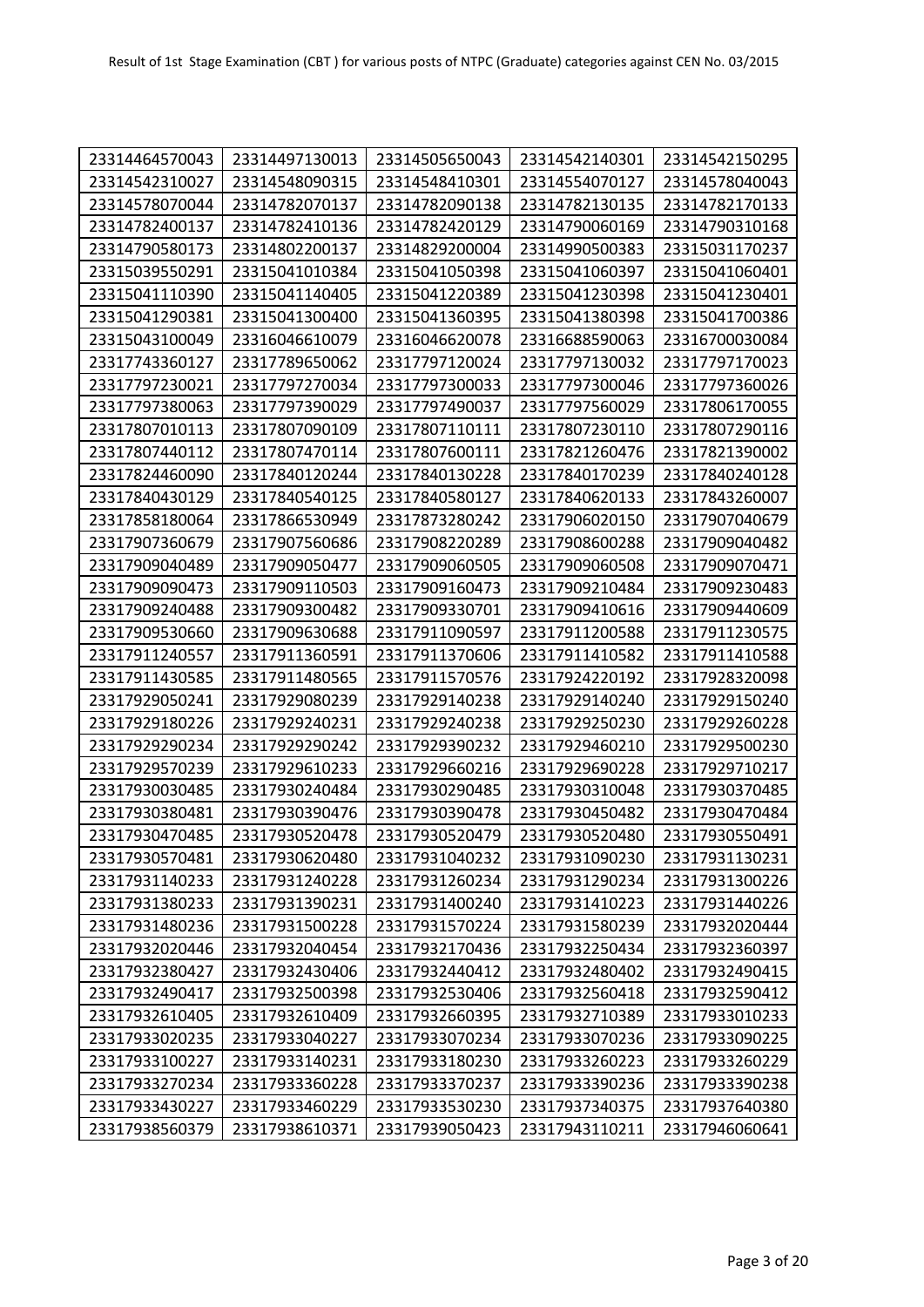| 23317952430210 | 23317956340013 | 23317961010210 | 23317963290601 | 23317967440081 |
|----------------|----------------|----------------|----------------|----------------|
| 23317972030389 | 23317972200380 | 23317972230369 | 23317972390391 | 23317981410717 |
| 23317981420716 | 23317982410440 | 23317982410452 | 23317982450344 | 23317982560375 |
| 23317982570379 | 23317982580377 | 23317984010386 | 23317984030387 | 23317984090315 |
| 23317984100347 | 23317984130385 | 23317984140360 | 23317984150365 | 23317984170346 |
| 23317984170357 | 23317984190369 | 23317984200366 | 23317984210388 | 23317984230395 |
| 23317984240350 | 23317984250381 | 23317984250389 | 23317984260356 | 23317984270367 |
| 23317984300375 | 23317984340380 | 23317984350368 | 23317984370373 | 23317984400399 |
| 23317984410378 | 23317984420375 | 23317984430299 | 23317984430309 | 23317984440370 |
| 23317984470348 | 23317984470352 | 23317984490384 | 23317984580357 | 23317984610360 |
| 23317986460216 | 23317989020230 | 23317991290244 | 23317994100969 | 23317995410187 |
| 23317995450166 | 23317995510185 | 23317995510195 | 23317995530198 | 23317995610169 |
| 23318000141102 | 23318000371093 | 23318000470895 | 23318000540865 | 23318002100884 |
| 23318002200862 | 23318003190145 | 23318006210638 | 23318006430719 | 23318015220167 |
| 23318022500027 | 23318024190073 | 23318028290033 | 23318028470024 | 23318035040095 |
| 23318035230092 | 23318035270091 | 23318040040612 | 23318040040614 | 23318040080629 |
| 23318040300657 | 23318040350667 | 23318040450634 | 23318040570628 | 23318041580619 |
| 23318041620612 | 23318043061313 | 23318043061367 | 23318043081241 | 23318043091300 |
| 23318043101438 | 23318043101453 | 23318043111308 | 23318043151450 | 23318043161520 |
| 23318043171446 | 23318043201443 | 23318043211480 | 23318043231453 | 23318043241405 |
| 23318043241419 | 23318043261384 | 23318043261387 | 23318043261397 | 23318043261422 |
| 23318043291497 | 23318043301436 | 23318043301444 | 23318043331501 | 23318043401519 |
| 23318043411487 | 23318043421261 | 23318043461246 | 23318043481201 | 23318043481273 |
| 23318043501169 | 23318043501222 | 23318043501251 | 23318043511499 | 23318043521299 |
| 23318043521300 | 23318043521335 | 23318043531287 | 23318044081395 | 23318044251429 |
| 23318044271436 | 23318044331462 | 23318044451394 | 23318048520472 | 23318050111352 |
| 23318116421196 | 23318116431150 | 23318116431192 | 23318116441186 | 23318116441190 |
| 23318116441199 | 23318116441205 | 23318116461161 | 23318116461164 | 23318116471137 |
| 23318116471177 | 23318116471187 | 23318116481181 | 23318116481194 | 23318116511185 |
| 23318116511195 | 23318116511200 | 23318116521220 | 23318116521230 | 23318116541199 |
| 23318116551194 | 23318116561162 | 23318116561197 | 23318116571180 | 23318116581195 |
| 23318116601201 | 23318116601208 | 23318116611216 | 23318116611217 | 23318116621191 |
| 23318116621207 | 23318116621216 | 23318116671195 | 23318116681205 | 23318116691165 |
| 23318116691191 | 23318116701232 | 23318116711170 | 23318116711172 | 23318116711195 |
| 23318117312577 | 23318117312604 | 23318117312620 | 23318117312645 | 23318117312654 |
| 23318117312687 | 23318117322530 | 23318117322544 | 23318117362669 | 23318117362691 |
| 23318117362695 | 23318117362728 | 23318117372615 | 23318117372684 | 23318117382628 |
| 23318117382649 | 23318117382652 | 23318117392589 | 23318117392637 | 23318117392661 |
| 23318117402630 | 23318117402678 | 23318117402712 | 23318117412673 | 23318117412677 |
| 23318117422688 | 23318117432597 | 23318117432610 | 23318117432624 | 23318117432650 |
| 23318117432653 | 23318117442618 | 23318117442650 | 23318117442662 | 23318117442691 |
| 23318117442703 | 23318117452603 | 23318117452665 | 23318117462605 | 23318117462609 |
| 23318117462620 | 23318117462658 | 23318117462660 | 23318117462672 | 23318117462695 |
| 23318117462704 | 23318117472702 | 23318117482511 | 23318117482524 | 23318117482537 |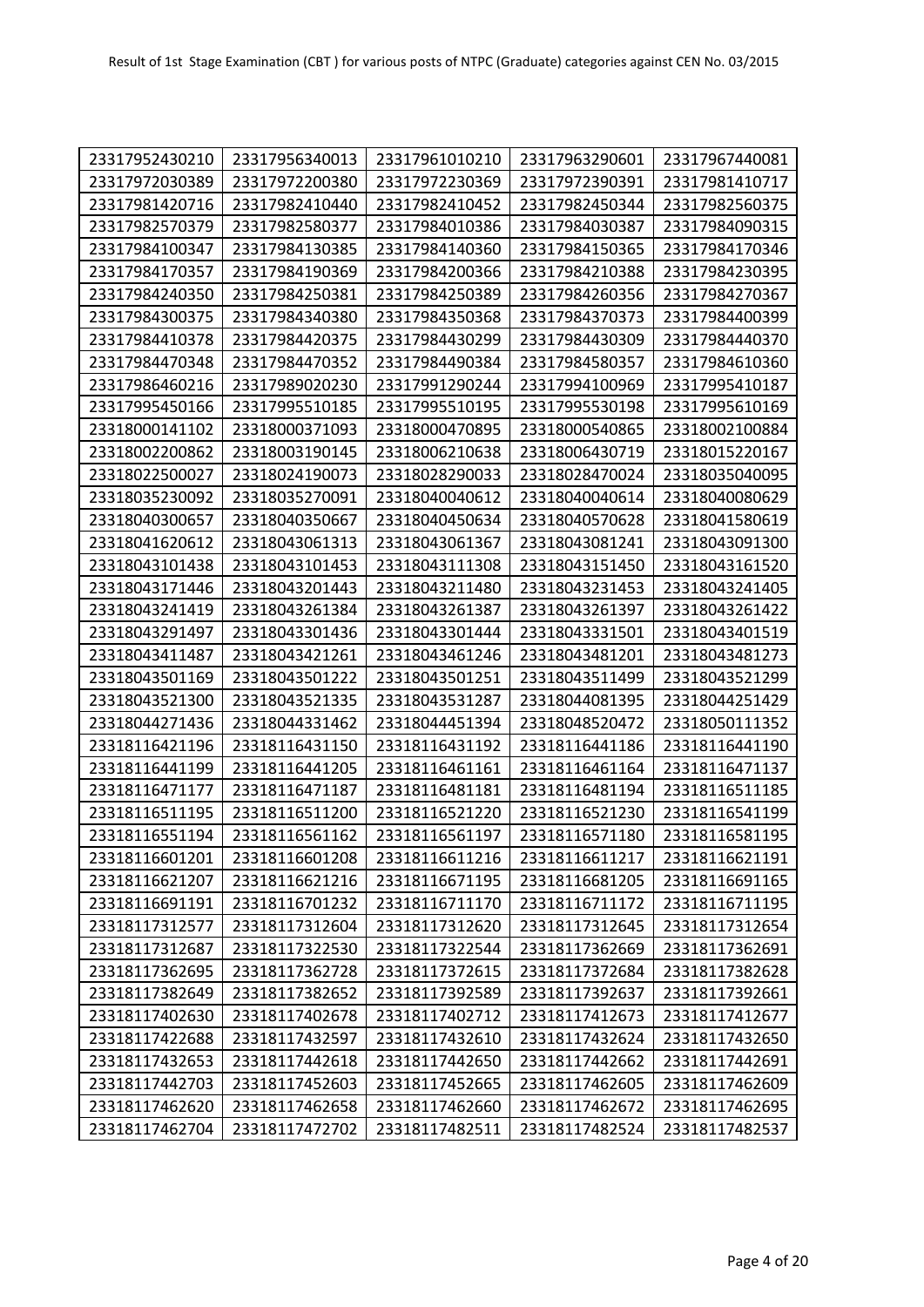| 23318117482548 | 23318117482554 | 23318117482627 | 23318117482664 | 23318117482679 |
|----------------|----------------|----------------|----------------|----------------|
| 23318117492491 | 23318117492595 | 23318117492618 | 23318117502616 | 23318117502626 |
| 23318117502633 | 23318117512597 | 23318117512599 | 23318117512617 | 23318117512631 |
| 23318117512641 | 23318117512645 | 23318117512696 | 23318117512706 | 23318117522630 |
| 23318117522644 | 23318117522697 | 23318117532499 | 23318117532521 | 23318117532594 |
| 23318117542670 | 23318117542704 | 23318117542739 | 23318117542763 | 23318117552618 |
| 23318117552631 | 23318117562576 | 23318117562577 | 23318117562639 | 23318117572652 |
| 23318117582653 | 23318117582655 | 23318117582717 | 23318117592601 | 23318117592691 |
| 23318117602186 | 23318117602191 | 23318117612627 | 23318117612676 | 23318117622570 |
| 23318117662057 | 23318117662065 | 23318117671954 | 23318117672022 | 23318117672026 |
| 23318117681899 | 23318117681930 | 23318117682024 | 23318117691975 | 23318117711973 |
| 23320335010147 | 23320335170153 | 23320335250147 | 23320335270155 | 23320335270156 |
| 23320335280149 | 23320335310155 | 23320335320148 | 23320335320153 | 23320335360155 |
| 23320335380151 | 23320335450159 | 23320335590146 | 23320362160339 | 23320362410339 |
| 23320393080133 | 23320409110054 | 23320415480104 | 23320415700107 | 23320430020216 |
| 23320430440213 | 23320430490206 | 23320430590238 | 23320442070174 | 23320451070341 |
| 23320454320272 | 23320481010271 | 23320481100280 | 23320481120276 | 23320481130279 |
| 23320481160272 | 23320481180280 | 23320481260274 | 23320481280268 | 23320481290283 |
| 23320481310268 | 23320481410278 | 23320481460277 | 23320481510267 | 23320481560279 |
| 23320481560280 | 23320481590271 | 23320550140090 | 23320570010344 | 23320570030345 |
| 23320570030346 | 23320570100293 | 23320570110292 | 23320570110295 | 23320570260259 |
| 23320570290290 | 23320570370266 | 23320570420350 | 23320570500194 | 23320570540260 |
| 23320570560188 | 23320570570293 | 23320570580288 | 23320570590190 | 23320592130406 |
| 23320609120124 | 23320609130127 | 23320609270121 | 23320612370557 | 23320618310139 |
| 23320643010063 | 23320643060047 | 23320643140064 | 23320643260061 | 23320643280041 |
| 23320643280062 | 23320643300063 | 23320643660196 | 23320643660198 | 23320643660200 |
| 23320643670107 | 23320643670147 | 23320643670158 | 23320643670174 | 23320643680150 |
| 23320643690113 | 23320643690119 | 23320643690143 | 23320643690161 | 23320643690165 |
| 23320643700173 | 23320643710152 | 23320653440140 | 23320663310049 | 23320663390041 |
| 23320673090417 | 23320673130462 | 23320673300424 | 23320673330436 | 23320673340429 |
| 23320673490417 | 23320673540432 | 23320687150126 | 23320718620195 | 23320905140707 |
| 23320905410685 | 23320905560657 | 23320910200390 | 23320910520370 | 23320925110239 |
| 23321122160322 | 23321209020050 | 23321209070058 | 23321209140052 | 23321209180055 |
| 23321209260048 | 23321209310029 | 23321209370050 | 23321209460047 | 23321209560054 |
| 23321209570036 | 23321209610038 | 23321209690052 | 23321209690056 | 23321209710050 |
| 23321249390337 | 23321249390339 | 23321259360002 | 23321266200267 | 23321266260250 |
| 23321266280249 | 23321266290267 | 23321266370251 | 23321266510253 | 23321266550289 |
| 23321266620268 | 23321310030226 | 23321310170256 | 23321310420254 | 23321359390420 |
| 23321359390421 | 23321410170295 | 23321479060114 | 23321479540119 | 23321662320017 |
| 23321681160214 | 23321727490412 | 23321764150231 | 23321764170222 | 23321764310221 |
| 23321764310223 | 23321764310225 | 23321764320223 | 23321764320225 | 23321768130286 |
| 23321768180291 | 23321773100569 | 23321773140535 | 23321773570468 | 23321783620117 |
| 23321806100052 | 23321852310265 | 23321897240209 | 23321897290211 | 23321897290213 |
| 23321897310223 | 23321897310224 | 23321898020088 | 23321898020090 | 23321898050088 |
|                |                |                |                |                |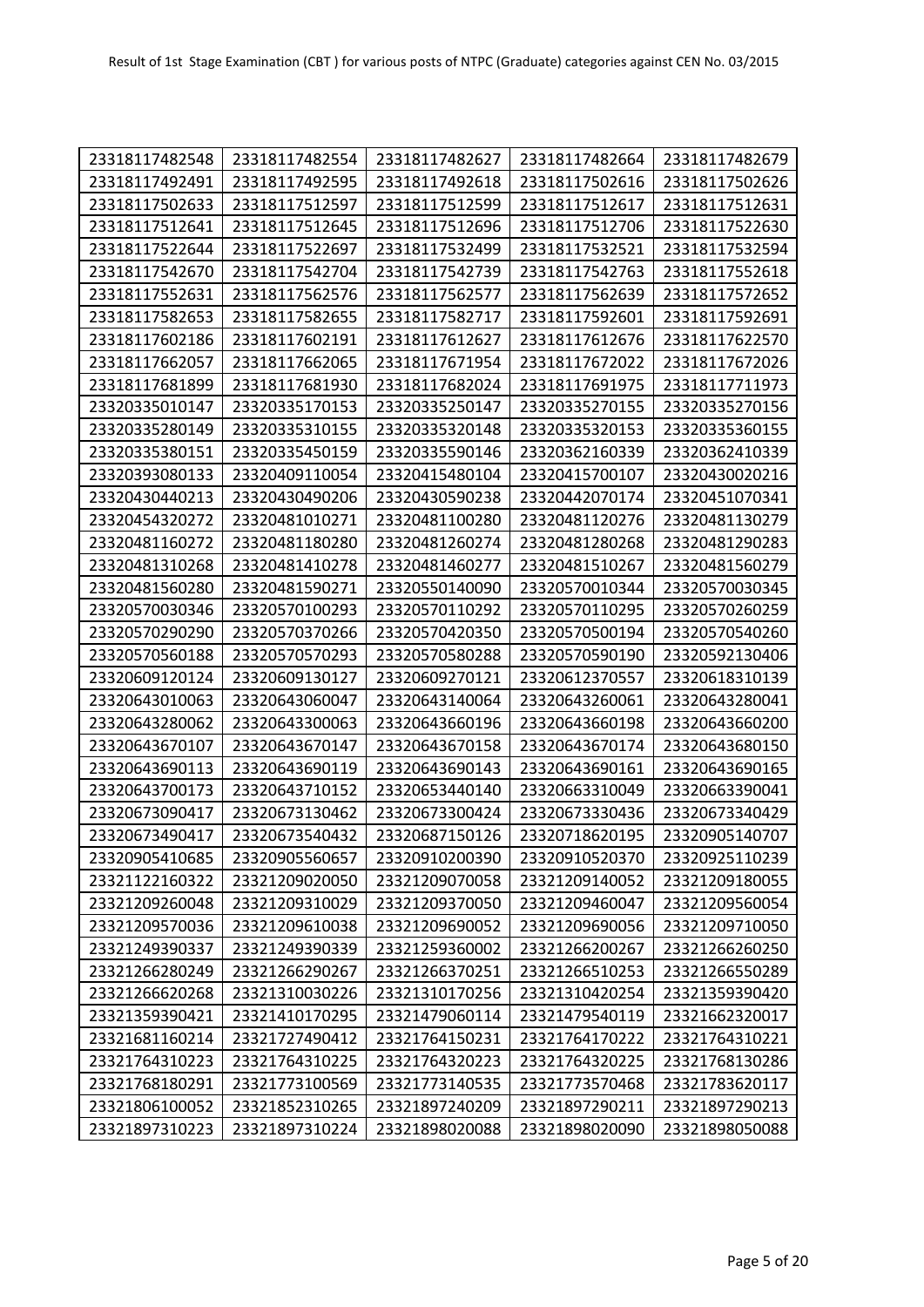| 23321898130093 | 23321898260100 | 23321898520096 | 23321914370149 | 23321942600109 |
|----------------|----------------|----------------|----------------|----------------|
| 23321942680471 | 23321942690466 | 23321942690467 | 23321942710471 | 23322045150107 |
| 23322045300101 | 23322080220220 | 23322135350094 | 23322225020141 | 23322225180142 |
| 23322228020039 | 23322228060030 | 23322228150028 | 23322228240029 | 23322228300020 |
| 23322228300026 | 23322228300032 | 23322228360029 | 23322228360032 | 23322228460030 |
| 23322228500033 | 23322228520033 | 23322228540035 | 23322228620031 | 23322228710024 |
| 23322371130119 | 23322371170094 | 23322371390119 | 23322578470151 | 23322782140245 |
| 23322785430149 | 23322786310196 | 23322786400195 | 23322790580121 | 23322805140125 |
| 23322817560091 | 23322855100109 | 23322855540109 | 23322869100037 | 23322869120046 |
| 23322869140045 | 23322869390041 | 23322941520085 | 23323069110032 | 23323177440096 |
| 23323373160283 | 23323373370285 | 23323373380279 | 23323373380280 | 23323373410278 |
| 23323373410279 | 23323373480282 | 23323442160100 | 23323442330086 | 23323461020242 |
| 23323461080242 | 23323461140234 | 23323461170240 | 23323461170241 | 23323461170243 |
| 23323461170244 | 23323461260245 | 23323461680239 | 23323462640024 | 23323531600015 |
| 23323582450055 | 23323582520044 | 23323649490189 | 23323682610166 | 23323881120050 |
| 23324063030055 | 23324162250073 | 23324162500088 | 23324207520038 | 23324256140014 |
| 23324256140015 | 23324273030530 | 23324273370537 | 23324273420547 | 23324273620511 |
| 23324297060145 | 23324364160029 | 23324364250019 | 23324364260022 | 23324368010036 |
| 23324368110047 | 23324368120034 | 23324368130052 | 23324368140039 | 23324368280023 |
| 23324368290028 | 23324368360033 | 23324368420036 | 23324368540024 | 23324368580019 |
| 23324368600031 | 23324368610025 | 23324369270134 | 23324400090275 | 23324410490057 |
| 23324410530052 | 23324461080152 | 23324461090152 | 23324461100156 | 23324461110152 |
| 23324541210235 | 23324548650311 | 23324578570054 | 23324782070141 | 23324782110137 |
| 23324782130141 | 23324782180143 | 23324782180144 | 23324782400140 | 23324782410139 |
| 23324782450140 | 23324782470147 | 23324790220177 | 23324790530172 | 23324906520006 |
| 23325004290038 | 23325031140244 | 23325031400507 | 23325037180010 | 23325041030399 |
| 23325041090408 | 23325041160405 | 23325041160411 | 23325041250391 | 23325041400408 |
| 23325041400410 | 23325041440410 | 23325041450409 | 23325041460410 | 23325041680404 |
| 23325041710406 | 23327789160057 | 23327789260054 | 23327789650063 | 23327797080032 |
| 23327797090034 | 23327797140039 | 23327797230038 | 23327797240034 | 23327797360063 |
| 23327797370070 | 23327797450047 | 23327797480039 | 23327797490045 | 23327797500034 |
| 23327797550036 | 23327797570041 | 23327797570044 | 23327807150112 | 23327807220112 |
| 23327807540114 | 23327828010087 | 23327828190099 | 23327840050241 | 23327840110241 |
| 23327840130238 | 23327840140246 | 23327840250135 | 23327840560132 | 23327850300451 |
| 23327858190062 | 23327859420011 | 23327863340042 | 23327866510753 | 23327871150118 |
| 23327872030978 | 23327890060473 | 23327907040688 | 23327907150680 | 23327907330693 |
| 23327907390682 | 23327907500645 | 23327909090477 | 23327909100497 | 23327909270472 |
| 23327909330713 | 23327909440624 | 23327909460704 | 23327909520698 | 23327909550744 |
| 23327909560727 | 23327909590692 | 23327911140587 | 23327911140588 | 23327911180572 |
| 23327911210572 | 23327911230574 | 23327911340586 | 23327911410590 | 23327911430589 |
| 23327911440580 | 23327911490578 | 23327911600613 | 23327920010083 | 23327924270190 |
| 23327924520184 | 23327924600192 | 23327928040110 | 23327929060240 | 23327929070239 |
| 23327929110244 | 23327929140246 | 23327929160244 | 23327929230239 | 23327929280234 |
| 23327929360246 | 23327929460232 | 23327929470238 | 23327929480236 | 23327929500237 |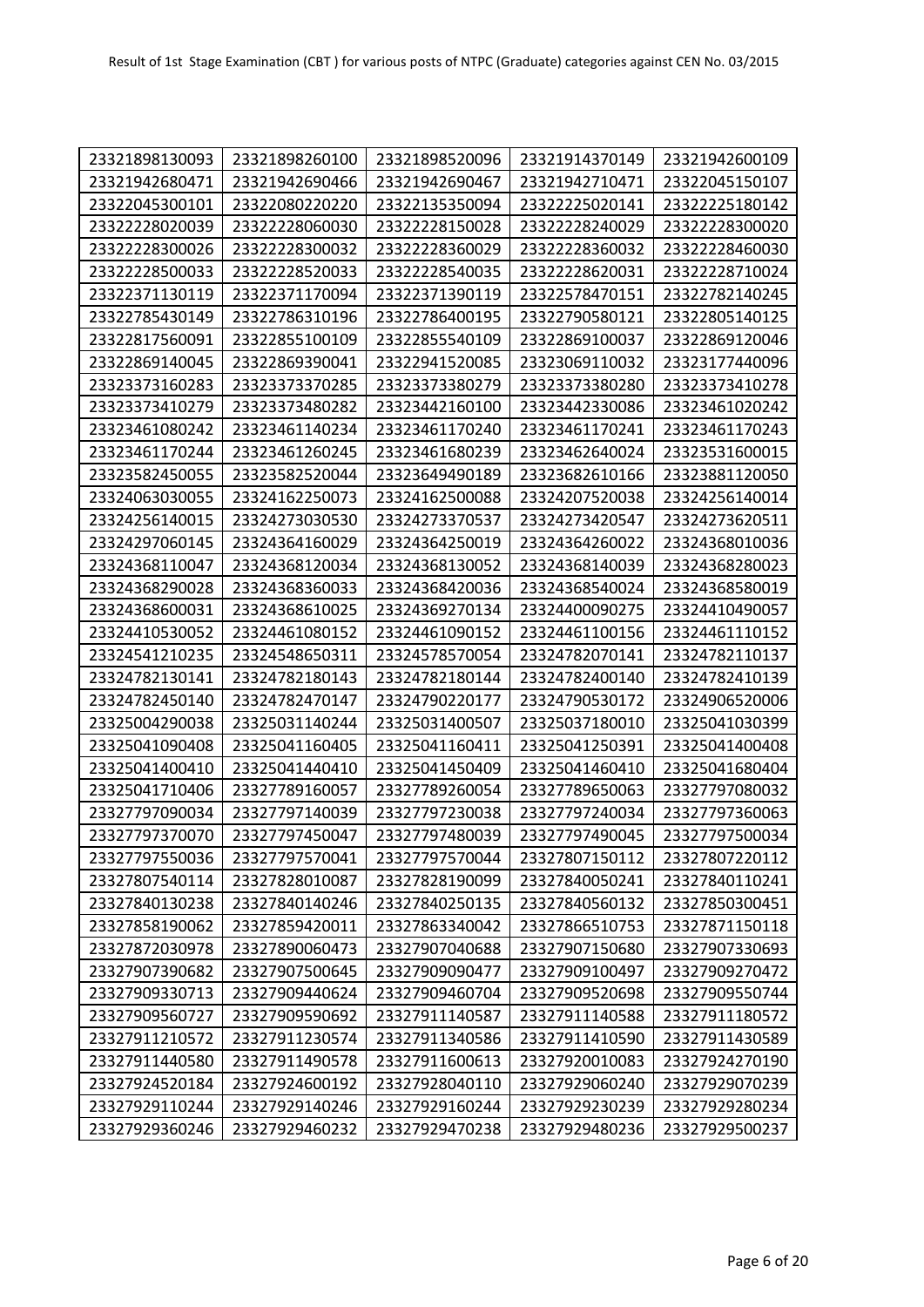| 23327929530224 | 23327929530228 | 23327929530229 | 23327929540235 | 23327929550232 |
|----------------|----------------|----------------|----------------|----------------|
| 23327929550233 | 23327929580230 | 23327929580234 | 23327929590231 | 23327929590239 |
| 23327929610239 | 23327929660233 | 23327929660235 | 23327929710240 | 23327930010492 |
| 23327930020489 | 23327930020490 | 23327930220491 | 23327930260489 | 23327930270484 |
| 23327930390482 | 23327930420483 | 23327930500481 | 23327930560481 | 23327930600484 |
| 23327930620482 | 23327931020240 | 23327931070238 | 23327931080238 | 23327931080244 |
| 23327931090233 | 23327931090236 | 23327931160240 | 23327931250232 | 23327931360233 |
| 23327931370231 | 23327931440230 | 23327931510243 | 23327931520237 | 23327931530239 |
| 23327931560237 | 23327931700223 | 23327932010431 | 23327932260430 | 23327932320035 |
| 23327932400416 | 23327932470394 | 23327932500404 | 23327932550426 | 23327932600414 |
| 23327933070241 | 23327933080237 | 23327933090234 | 23327933100233 | 23327933120233 |
| 23327933130240 | 23327933150235 | 23327933230236 | 23327933260236 | 23327933270237 |
| 23327933360235 | 23327933400239 | 23327933400240 | 23327933460238 | 23327933480239 |
| 23327933520233 | 23327933520235 | 23327933540242 | 23327933550236 | 23327933550237 |
| 23327933560226 | 23327933560229 | 23327933570239 | 23327933590236 | 23327933610242 |
| 23327937530369 | 23327938420392 | 23327938430384 | 23327939030427 | 23327940090214 |
| 23327941570867 | 23327949450319 | 23327952500201 | 23327961340220 | 23327972560386 |
| 23327976280310 | 23327976410283 | 23327976410284 | 23327982050279 | 23327982130322 |
| 23327982220478 | 23327982300483 | 23327982430462 | 23327982430467 | 23327982440445 |
| 23327982450382 | 23327982470373 | 23327982470380 | 23327982510422 | 23327982520418 |
| 23327982530415 | 23327982560402 | 23327982570416 | 23327982590409 | 23327982590418 |
| 23327982610414 | 23327982620398 | 23327984080414 | 23327984090356 | 23327984110391 |
| 23327984110395 | 23327984120417 | 23327984130413 | 23327984150397 | 23327984170390 |
| 23327984170397 | 23327984170402 | 23327984220401 | 23327984260409 | 23327984260419 |
| 23327984270403 | 23327984290404 | 23327984300372 | 23327984300407 | 23327984330420 |
| 23327984340429 | 23327984350400 | 23327984370416 | 23327984370426 | 23327984380412 |
| 23327984400422 | 23327984410415 | 23327984420405 | 23327984430385 | 23327984450414 |
| 23327984470347 | 23327984470393 | 23327984490376 | 23327984490379 | 23327984520408 |
| 23327984520413 | 23327984550427 | 23327984570402 | 23327984580421 | 23327984580424 |
| 23327984620406 | 23327986270202 | 23327986450224 | 23327986450238 | 23327986490238 |
| 23327986520235 | 23327986530227 | 23327986580235 | 23327989020235 | 23327995300238 |
| 23327995430199 | 23327995430206 | 23327995450192 | 23327995470206 | 23327995510208 |
| 23327995570210 | 23327995580200 | 23327995580202 | 23327995600188 | 23327995620205 |
| 23328000091099 | 23328000480970 | 23328000500939 | 23328000520908 | 23328000550842 |
| 23328000610843 | 23328002140869 | 23328002260835 | 23328003050159 | 23328003060164 |
| 23328005080248 | 23328006010662 | 23328024080069 | 23328024380060 | 23328024640075 |
| 23328035030095 | 23328035070094 | 23328035250095 | 23328035310095 | 23328035500097 |
| 23328035670094 | 23328035670096 | 23328040080631 | 23328040250658 | 23328040380675 |
| 23328042080245 | 23328043041366 | 23328043041376 | 23328043041405 | 23328043051308 |
| 23328043061455 | 23328043081181 | 23328043081368 | 23328043081383 | 23328043081406 |
| 23328043091284 | 23328043091388 | 23328043101541 | 23328043121495 | 23328043131503 |
| 23328043151544 | 23328043171549 | 23328043181493 | 23328043181539 | 23328043181561 |
| 23328043191519 | 23328043201574 | 23328043211436 | 23328043221525 | 23328043221530 |
| 23328043221538 | 23328043221556 | 23328043241538 | 23328043251520 | 23328043251531 |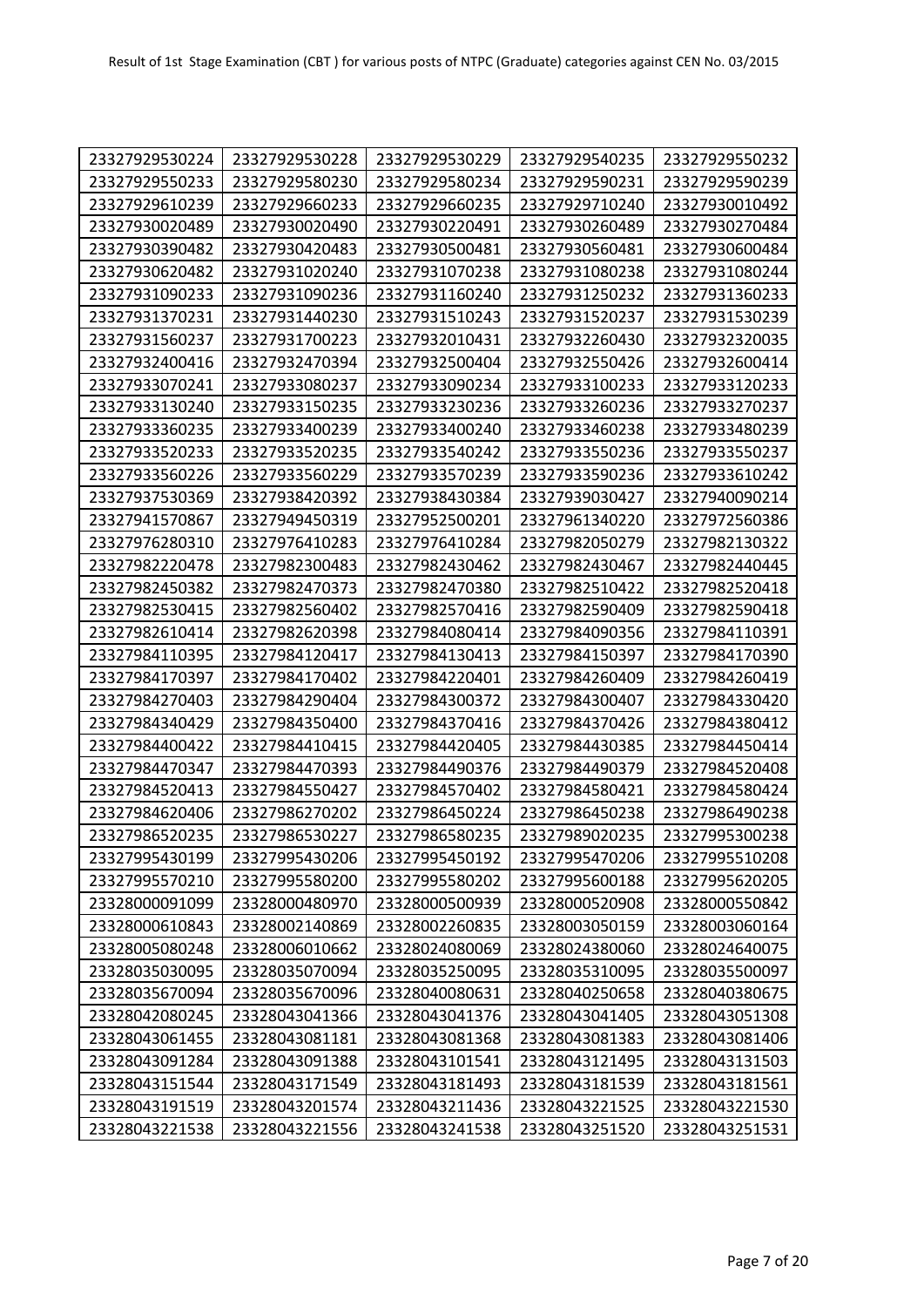| 23328043251554 | 23328043261518 | 23328043271522 | 23328043271526 | 23328043271539 |
|----------------|----------------|----------------|----------------|----------------|
| 23328043271548 | 23328043281502 | 23328043301557 | 23328043331432 | 23328043331529 |
| 23328043331533 | 23328043341594 | 23328043341597 | 23328043361551 | 23328043361567 |
| 23328043361568 | 23328043391546 | 23328043401531 | 23328043401554 | 23328043411580 |
| 23328043421330 | 23328043431347 | 23328043441320 | 23328043461308 | 23328043461345 |
| 23328043481306 | 23328043481308 | 23328043491378 | 23328043501255 | 23328043501290 |
| 23328043511451 | 23328043511455 | 23328043521376 | 23328043521384 | 23328043521387 |
| 23328043521400 | 23328043521409 | 23328043531291 | 23328044061480 | 23328044081419 |
| 23328044151377 | 23328044261449 | 23328048370475 | 23328116431227 | 23328116431229 |
| 23328116441213 | 23328116441219 | 23328116451232 | 23328116451234 | 23328116461223 |
| 23328116471230 | 23328116481227 | 23328116501227 | 23328116511238 | 23328116531241 |
| 23328116531244 | 23328116531254 | 23328116531259 | 23328116531261 | 23328116541245 |
| 23328116551247 | 23328116561234 | 23328116571238 | 23328116591184 | 23328116601222 |
| 23328116601237 | 23328116601239 | 23328116611232 | 23328116611249 | 23328116621233 |
| 23328116661236 | 23328116661239 | 23328116671241 | 23328116681186 | 23328116681239 |
| 23328116681244 | 23328116711233 | 23328117312759 | 23328117312760 | 23328117312761 |
| 23328117312771 | 23328117312776 | 23328117312799 | 23328117322527 | 23328117322562 |
| 23328117322730 | 23328117322732 | 23328117322743 | 23328117322753 | 23328117322790 |
| 23328117362647 | 23328117362773 | 23328117362777 | 23328117372756 | 23328117372800 |
| 23328117382612 | 23328117382711 | 23328117382748 | 23328117382756 | 23328117382763 |
| 23328117382778 | 23328117392765 | 23328117392785 | 23328117402755 | 23328117402758 |
| 23328117402761 | 23328117412672 | 23328117412758 | 23328117412766 | 23328117412785 |
| 23328117412790 | 23328117412801 | 23328117422740 | 23328117422748 | 23328117422752 |
| 23328117422784 | 23328117432629 | 23328117442641 | 23328117442789 | 23328117442802 |
| 23328117442807 | 23328117452609 | 23328117452720 | 23328117452726 | 23328117452729 |
| 23328117452735 | 23328117452763 | 23328117462610 | 23328117462741 | 23328117462751 |
| 23328117462756 | 23328117462769 | 23328117472740 | 23328117472756 | 23328117482513 |
| 23328117482612 | 23328117482717 | 23328117482730 | 23328117482755 | 23328117492719 |
| 23328117492723 | 23328117492735 | 23328117492744 | 23328117492747 | 23328117492756 |
| 23328117492763 | 23328117492769 | 23328117502557 | 23328117502723 | 23328117502727 |
| 23328117502732 | 23328117502735 | 23328117502748 | 23328117502760 | 23328117502771 |
| 23328117512761 | 23328117512775 | 23328117512779 | 23328117522604 | 23328117522669 |
| 23328117522749 | 23328117522778 | 23328117532703 | 23328117532730 | 23328117532751 |
| 23328117542724 | 23328117542776 | 23328117542779 | 23328117542780 | 23328117542789 |
| 23328117542791 | 23328117552704 | 23328117552772 | 23328117552779 | 23328117552785 |
| 23328117552787 | 23328117562718 | 23328117562747 | 23328117562767 | 23328117572596 |
| 23328117572743 | 23328117572745 | 23328117572755 | 23328117572771 | 23328117582767 |
| 23328117582770 | 23328117582771 | 23328117582774 | 23328117582777 | 23328117592671 |
| 23328117592733 | 23328117592735 | 23328117592739 | 23328117592769 | 23328117602290 |
| 23328117612755 | 23328117612760 | 23328117612761 | 23328117612791 | 23328117622667 |
| 23328117622745 | 23328117622747 | 23328117622756 | 23328117622783 | 23328117662148 |
| 23328117672082 | 23328117672091 | 23328117672093 | 23328117672095 | 23328117681915 |
| 23328117682026 | 23328117682046 | 23328117682054 | 23328117682080 | 23328117692014 |
| 23328117692066 | 23328117702045 | 23328117711990 | 23328117712067 | 23328117712076 |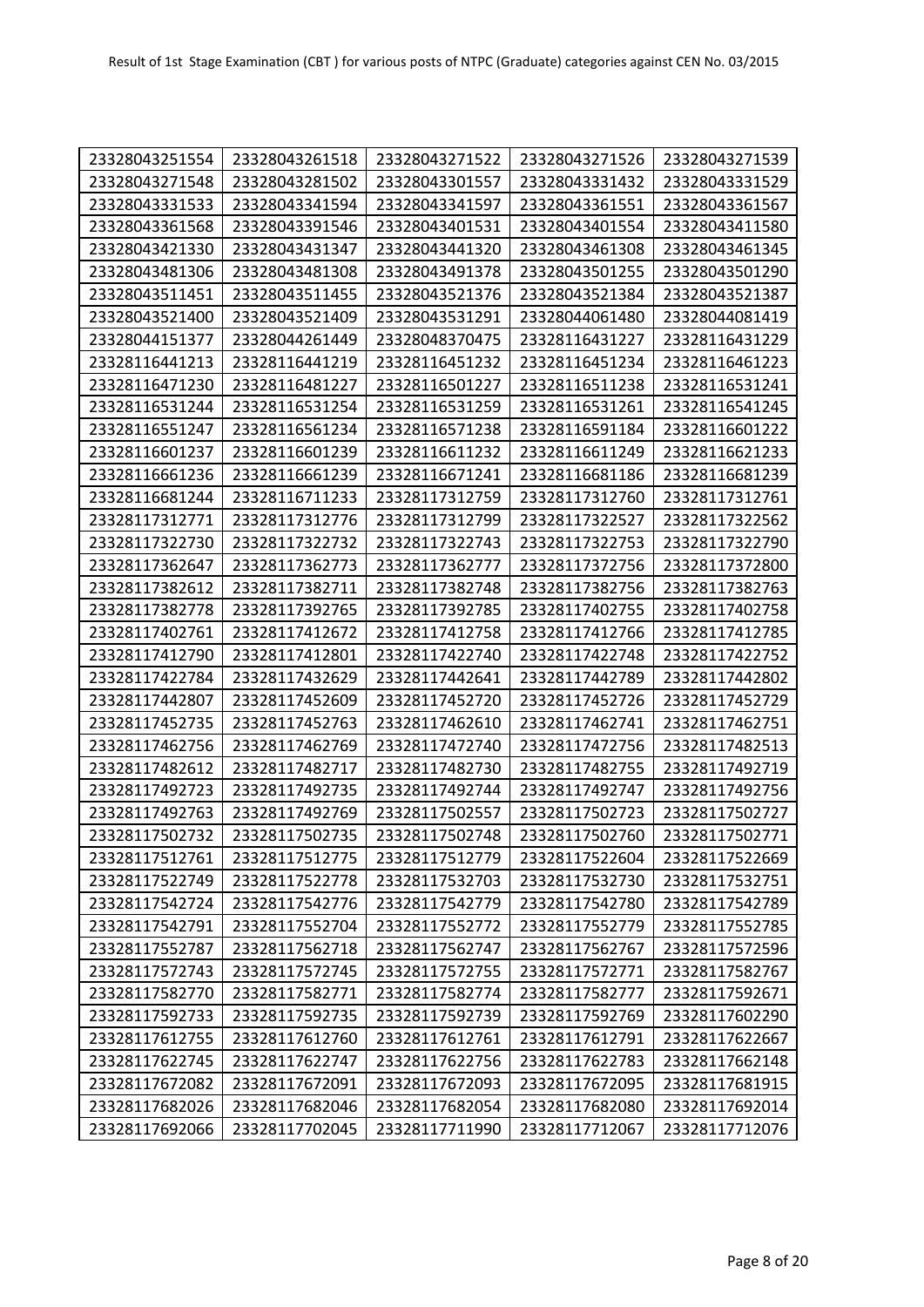| 23328117712091 | 23330063070201 | 23330063200198 | 23330063640201 | 23330152140259 |
|----------------|----------------|----------------|----------------|----------------|
| 23330161470267 | 23330162120255 | 23330162350270 | 23330186250187 | 23330186270191 |
| 23330186290180 | 23330335430145 | 23330360130156 | 23330404050901 | 23330404130901 |
| 23330404130902 | 23330404140899 | 23330404390913 | 23330404420820 | 23330404420821 |
| 23330404480823 | 23330404490822 | 23330404490823 | 23330404570832 | 23330404600826 |
| 23330404610826 | 23330404630815 | 23330404640814 | 23330404640815 | 23330415220108 |
| 23330454580285 | 23330481520277 | 23330570130355 | 23330570500196 | 23330609300126 |
| 23330663590054 | 23330673170423 | 23330673200422 | 23330673280428 | 23330673370443 |
| 23330673420423 | 23330692100150 | 23330692270066 | 23330692290060 | 23330692400113 |
| 23330715370183 | 23330799080359 | 23330799320358 | 23330799390355 | 23330799480351 |
| 23330799490363 | 23330989260120 | 23330989290123 | 23330989430128 | 23330989470130 |
| 23330989480109 | 23331030140028 | 23331030180042 | 23331030540029 | 23331102080033 |
| 23331102430035 | 23331102650036 | 23331118050427 | 23331118160476 | 23331118160477 |
| 23331118210451 | 23331118240429 | 23331118260427 | 23331118290420 | 23331118320454 |
| 23331118380437 | 23331118390467 | 23331118400474 | 23331118600431 | 23331122130315 |
| 23331122140318 | 23331125120287 | 23331125150278 | 23331125190280 | 23331125230283 |
| 23331125330274 | 23331125630282 | 23331131160213 | 23331131230115 | 23331131350114 |
| 23331131470114 | 23331131520118 | 23331131600115 | 23331131610123 | 23331186150240 |
| 23331209150042 | 23331209180056 | 23331209220048 | 23331209260034 | 23331209360049 |
| 23331209420047 | 23331209670051 | 23331209700045 | 23331209710051 | 23331266250248 |
| 23331266380271 | 23331266390255 | 23331266400270 | 23331266430275 | 23331266470267 |
| 23331266520273 | 23331266580283 | 23331270060433 | 23331270250419 | 23331270270416 |
| 23331270280423 | 23331270330426 | 23331270430401 | 23331270560385 | 23331270620396 |
| 23331270640603 | 23331271650213 | 23331348550201 | 23331359140425 | 23331359140427 |
| 23331479090118 | 23331479370122 | 23331638330046 | 23331681040219 | 23331681080210 |
| 23331681150211 | 23331681150212 | 23331681550212 | 23331681580206 | 23331691240385 |
| 23331711050042 | 23331711510034 | 23331711650043 | 23331768150278 | 23331768310293 |
| 23331768640290 | 23331792410046 | 23331806500085 | 23331897220215 | 23332106400350 |
| 23332228020033 | 23332228110046 | 23332228390030 | 23332228410033 | 23332396570180 |
| 23332398320131 | 23332411180112 | 23332441100521 | 23332441120533 | 23332441350538 |
| 23332441370533 | 23332441390523 | 23332441440517 | 23332441440519 | 23332441450525 |
| 23332441520510 | 23332441650531 | 23332538050148 | 23332538290150 | 23332538320153 |
| 23332538640148 | 23332574090089 | 23332574300071 | 23332790120107 | 23332790140101 |
| 23332790260102 | 23332790290093 | 23332790300106 | 23332790310109 | 23332790320110 |
| 23332790610113 | 23332790620135 | 23332855010107 | 23332869030037 | 23332874020200 |
| 23332904040058 | 23332904060044 | 23332904090047 | 23332904550053 | 23332941180135 |
| 23333118210075 | 23333118370080 | 23333214140153 | 23333214400155 | 23333243140116 |
| 23333243200119 | 23333243600119 | 23333373080280 | 23333373100280 | 23333373310025 |
| 23333373560276 | 23333461020238 | 23333461370246 | 23333461690237 | 23333462550025 |
| 23333493280095 | 23333528030243 | 23333528410237 | 23333538290023 | 23333538300029 |
| 23333618030119 | 23333623100035 | 23333623140044 | 23333623210027 | 23333623300037 |
| 23333623410039 | 23333649140185 | 23333649500187 | 23333649570188 | 23333649580196 |
| 23333666200218 | 23333740120028 | 23333881010052 | 23333881130048 | 23333881360051 |
| 23333881580051 | 23333881610048 | 23333913420055 | 23334005550019 | 23334042370098 |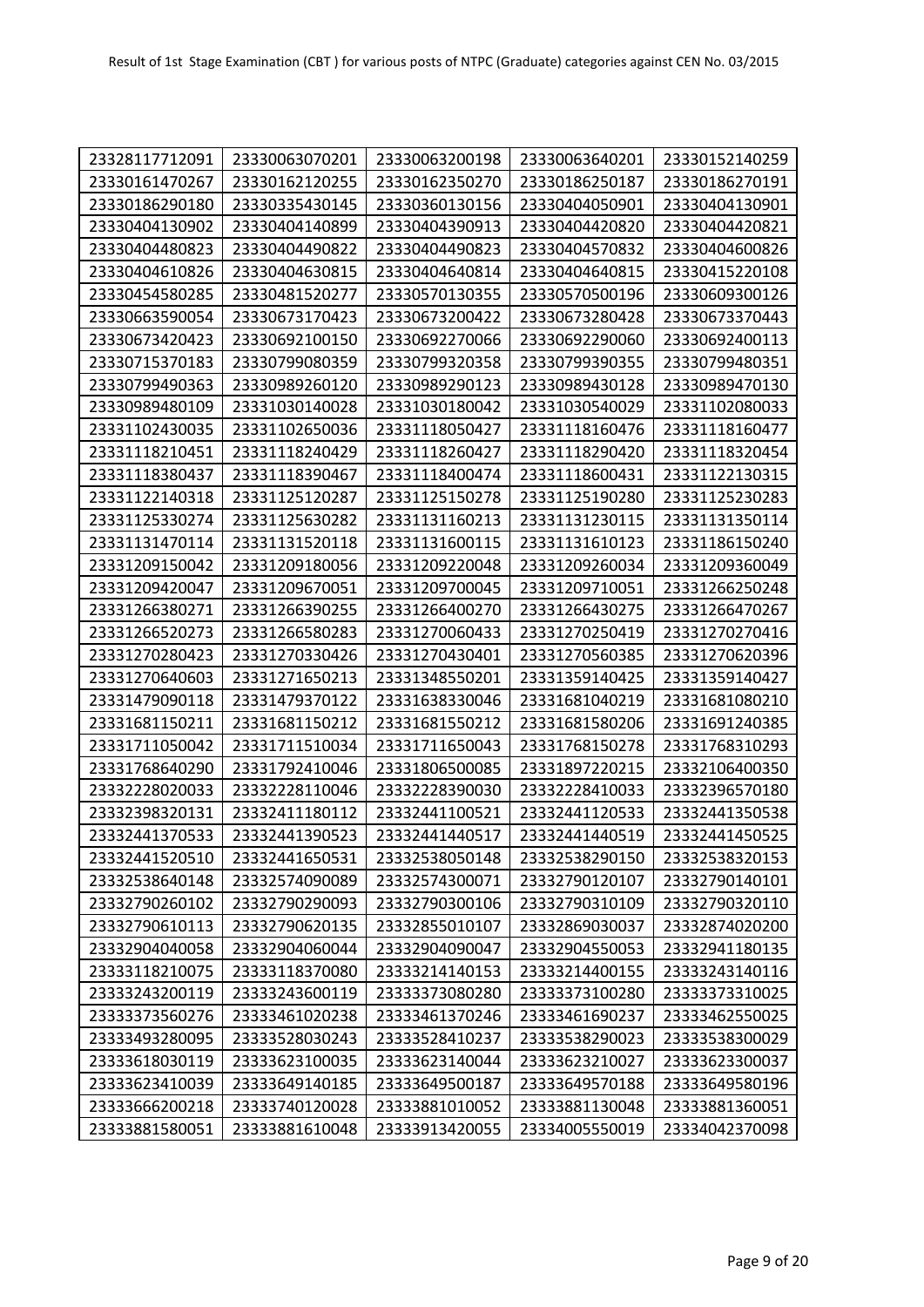| 23334162450087 | 23334186640056 | 23334207450035 | 23334246090098 | 23334273230516 |
|----------------|----------------|----------------|----------------|----------------|
| 23334273360555 | 23334273440530 | 23334273500543 | 23334273640563 | 23334297200145 |
| 23334307640203 | 23334368110050 | 23334368570026 | 23334410230064 | 23334464530038 |
| 23334533480058 | 23334548320310 | 23334548420304 | 23334548650312 | 23334667560081 |
| 23334667650078 | 23334673400084 | 23334682200088 | 23334854220110 | 23335041060405 |
| 23335041670408 | 23336466240093 | 23337745630152 | 23337747320306 | 23337747640315 |
| 23337789260051 | 23337789260053 | 23337797270055 | 23337797360070 | 23337797490044 |
| 23337797590038 | 23337807450114 | 23337813140100 | 23337824310094 | 23337828060091 |
| 23337828110094 | 23337828170086 | 23337828200093 | 23337840540129 | 23337858200064 |
| 23337858270060 | 23337858450059 | 23337858450060 | 23337858480059 | 23337858500067 |
| 23337858520060 | 23337858580064 | 23337866371062 | 23337871050115 | 23337871170120 |
| 23337871430109 | 23337909030489 | 23337909030490 | 23337909040492 | 23337909070472 |
| 23337909080498 | 23337909090476 | 23337909110506 | 23337909110507 | 23337909120470 |
| 23337909130488 | 23337909180475 | 23337909190501 | 23337909200486 | 23337909200489 |
| 23337909210491 | 23337909220471 | 23337909230487 | 23337909250458 | 23337909270470 |
| 23337909270471 | 23337909300485 | 23337909330717 | 23337909400644 | 23337909420593 |
| 23337909430609 | 23337909440627 | 23337909470708 | 23337909500713 | 23337909530678 |
| 23337909630699 | 23337909640708 | 23337911030568 | 23337911160582 | 23337911530575 |
| 23337911640607 | 23337929270242 | 23337929280250 | 23337929670241 | 23337930390484 |
| 23337931460236 | 23337932260431 | 23337932410408 | 23337932420406 | 23337932430411 |
| 23337932590419 | 23337933050236 | 23337933080241 | 23337933380239 | 23337933390239 |
| 23337933660212 | 23337933690243 | 23337937350375 | 23337938620377 | 23337946260642 |
| 23337948270214 | 23337972330360 | 23337976340267 | 23337982440473 | 23337982450404 |
| 23337982570407 | 23337982570413 | 23337984230407 | 23337984300398 | 23337984360416 |
| 23337984450418 | 23337984460399 | 23337984520411 | 23337986250204 | 23337986250209 |
| 23337989120244 | 23338000640966 | 23338010610035 | 23338017180919 | 23338024540066 |
| 23338034640196 | 23338041500781 | 23338043071418 | 23338043111244 | 23338043111441 |
| 23338043141545 | 23338043211515 | 23338043251509 | 23338043301437 | 23338043331543 |
| 23338043401552 | 23338043401553 | 23338043431273 | 23338043501278 | 23338043501329 |
| 23338043521315 | 23338043521373 | 23338044411426 | 23338048550482 | 23338050301363 |
| 23338116481238 | 23338116501221 | 23338116561248 | 23338116561249 | 23338116711225 |
| 23338117312785 | 23338117372793 | 23338117372801 | 23338117392789 | 23338117432744 |
| 23338117452723 | 23338117482765 | 23338117492711 | 23338117492759 | 23338117492766 |
| 23338117502742 | 23338117522714 | 23338117522737 | 23338117542781 | 23338117542799 |
| 23338117562728 | 23338117582680 | 23338117582755 | 23338117592755 | 23338117612780 |
| 23338117662158 | 23338117712058 | 23338117712071 | 23338117712097 | 23340003580435 |
| 23340093010182 | 23340093030179 | 23340093430180 | 23340122020401 | 23340135400315 |
| 23340243110421 | 23340335030146 | 23340335080126 | 23340335170121 | 23340335170138 |
| 23340335230144 | 23340335250148 | 23340335260136 | 23340335270146 | 23340335320135 |
| 23340335360153 | 23340335390141 | 23340335390143 | 23340335390145 | 23340335420144 |
| 23340335430132 | 23340335430133 | 23340335440126 | 23340335440136 | 23340335460139 |
| 23340335500144 | 23340335550141 | 23340348330100 | 23340354320018 | 23340362130332 |
| 23340362320333 | 23340384040168 | 23340393010145 | 23340393110123 | 23340404090904 |
| 23340404420819 | 23340404630814 | 23340409560061 | 23340415030107 | 23340415270105 |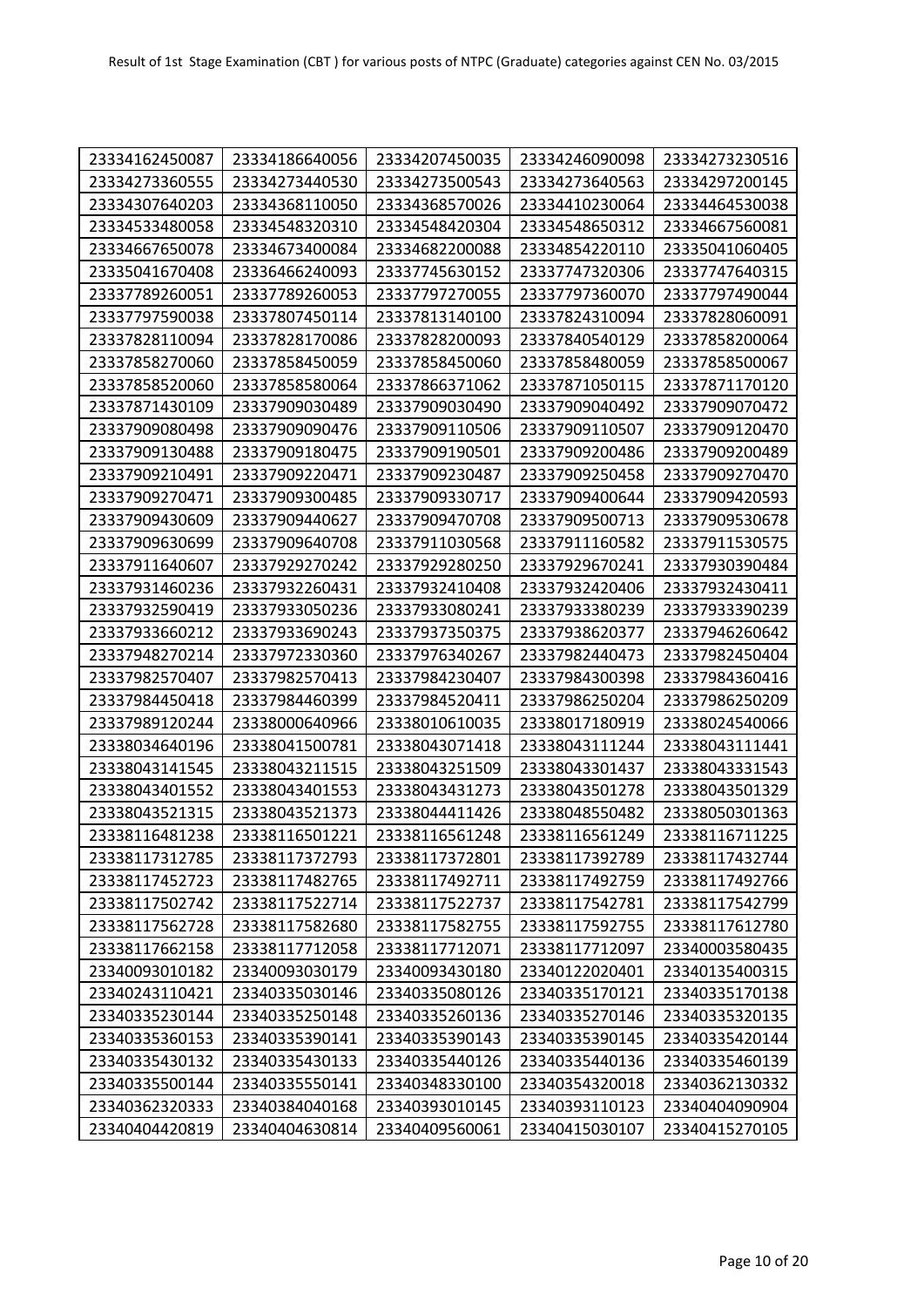| 23340415360105 | 23340415610101 | 23340415700103 | 23340426030064 | 23340426120051 |
|----------------|----------------|----------------|----------------|----------------|
| 23340426410050 | 23340426460057 | 23340430010211 | 23340430010212 | 23340430020213 |
| 23340440080553 | 23340440120549 | 23340450020134 | 23340451030343 | 23340451060339 |
| 23340451500285 | 23340451520289 | 23340481080269 | 23340481150270 | 23340481150277 |
| 23340481220270 | 23340481230263 | 23340481290279 | 23340481300272 | 23340481460270 |
| 23340481510270 | 23340481530271 | 23340481570271 | 23340481570272 | 23340481620271 |
| 23340496050741 | 23340544270230 | 23340548430087 | 23340570010339 | 23340570150346 |
| 23340570160339 | 23340570170349 | 23340570180342 | 23340570220263 | 23340570320341 |
| 23340570400338 | 23340570430351 | 23340570460260 | 23340570480288 | 23340570530195 |
| 23340570590187 | 23340603170193 | 23340609150126 | 23340612050538 | 23340612140566 |
| 23340612150556 | 23340612200554 | 23340612290563 | 23340612380562 | 23340612410556 |
| 23340612580555 | 23340618150137 | 23340641320172 | 23340643020036 | 23340643020055 |
| 23340643050041 | 23340643060049 | 23340643170040 | 23340643250034 | 23340643250038 |
| 23340643260040 | 23340643260047 | 23340643260053 | 23340643270042 | 23340643270044 |
| 23340643280032 | 23340643320007 | 23340643320009 | 23340643400047 | 23340643490039 |
| 23340643500042 | 23340643660074 | 23340643670070 | 23340643670080 | 23340643670085 |
| 23340643670105 | 23340643670119 | 23340643670121 | 23340643680070 | 23340643690054 |
| 23340643690056 | 23340643700068 | 23340643700094 | 23340643700122 | 23340643710089 |
| 23340644260043 | 23340662110001 | 23340663010053 | 23340663020050 | 23340663090051 |
| 23340663110054 | 23340663120048 | 23340663140048 | 23340663190051 | 23340663250050 |
| 23340663260042 | 23340663330052 | 23340663530048 | 23340673040425 | 23340673040426 |
| 23340673040427 | 23340673040428 | 23340673080419 | 23340673100458 | 23340673110428 |
| 23340673110429 | 23340673110431 | 23340673120420 | 23340673120421 | 23340673140438 |
| 23340673140439 | 23340673140441 | 23340673150463 | 23340673160430 | 23340673170420 |
| 23340673180459 | 23340673180460 | 23340673190428 | 23340673190429 | 23340673190430 |
| 23340673190432 | 23340673210431 | 23340673220426 | 23340673230432 | 23340673230433 |
| 23340673250434 | 23340673260414 | 23340673270445 | 23340673280427 | 23340673290459 |
| 23340673300427 | 23340673300428 | 23340673330430 | 23340673330434 | 23340673370437 |
| 23340673370441 | 23340673380445 | 23340673380446 | 23340673390425 | 23340673420419 |
| 23340673430427 | 23340673470404 | 23340673470407 | 23340673540430 | 23340673550477 |
| 23340673560434 | 23340673580441 | 23340673610437 | 23340673650431 | 23340673650432 |
| 23340692030180 | 23340692070149 | 23340692080144 | 23340692120155 | 23340692150143 |
| 23340692160160 | 23340692210059 | 23340721290187 | 23340725570468 | 23340799620338 |
| 23340859020527 | 23340859050502 | 23340859050503 | 23340913350287 | 23340916320018 |
| 23340989290122 | 23341026360079 | 23341039080063 | 23341039110062 | 23341039210073 |
| 23341039460077 | 23341039500068 | 23341060160004 | 23341102100026 | 23341111180238 |
| 23341118090424 | 23341118180466 | 23341118340427 | 23341118620422 | 23341122300306 |
| 23341122380309 | 23341125620282 | 23341209050038 | 23341209060036 | 23341209080029 |
| 23341209100032 | 23341209180036 | 23341209180051 | 23341209230030 | 23341209470035 |
| 23341209490031 | 23341209490040 | 23341209510033 | 23341209540041 | 23341209590032 |
| 23341209620032 | 23341209670035 | 23341209670043 | 23341209680039 | 23341249010325 |
| 23341249130329 | 23341249130330 | 23341249390336 | 23341249440329 | 23341266020263 |
| 23341266030252 | 23341266050265 | 23341266050269 | 23341266060245 | 23341266090260 |
| 23341266090264 | 23341266100246 | 23341266110272 | 23341266120237 | 23341266130258 |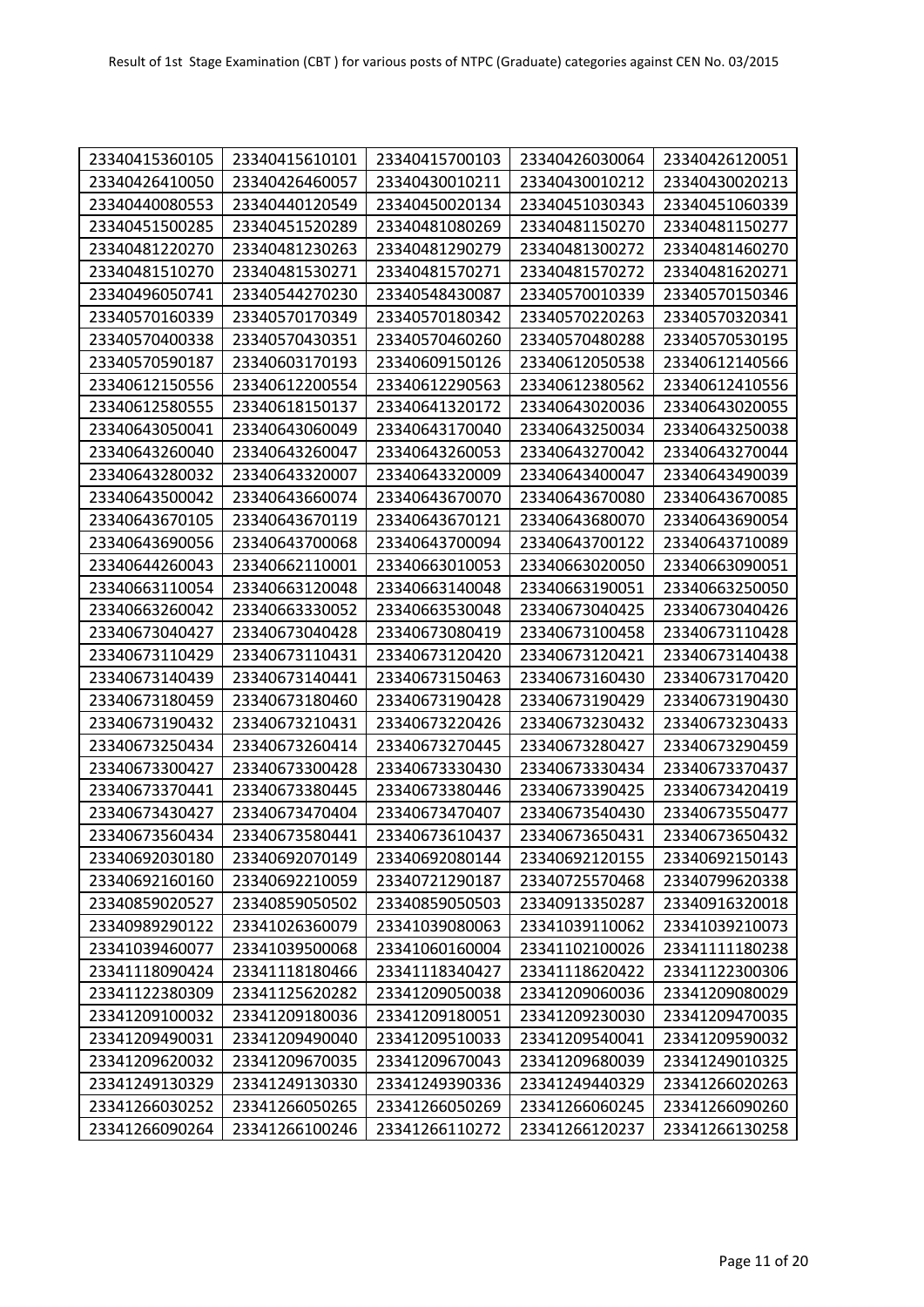| 23341266130261 | 23341266140245 | 23341266150263 | 23341266160260 | 23341266160262 |
|----------------|----------------|----------------|----------------|----------------|
| 23341266200263 | 23341266200264 | 23341266210245 | 23341266220295 | 23341266240256 |
| 23341266260248 | 23341266270237 | 23341266290255 | 23341266300281 | 23341266310271 |
| 23341266310272 | 23341266320269 | 23341266340247 | 23341266340249 | 23341266340250 |
| 23341266340253 | 23341266350256 | 23341266360255 | 23341266380264 | 23341266390251 |
| 23341266400263 | 23341266400269 | 23341266430264 | 23341266450246 | 23341266450253 |
| 23341266450254 | 23341266470260 | 23341266470263 | 23341266470264 | 23341266490262 |
| 23341266510252 | 23341266520268 | 23341266530261 | 23341266540271 | 23341266540272 |
| 23341266550280 | 23341266560244 | 23341266560252 | 23341266560253 | 23341266570265 |
| 23341266570266 | 23341266570271 | 23341266580276 | 23341266590276 | 23341266590278 |
| 23341266620262 | 23341266630265 | 23341266630268 | 23341266640265 | 23341266640268 |
| 23341271050208 | 23341289140096 | 23341310030225 | 23341348040268 | 23341359130400 |
| 23341359130402 | 23341359140419 | 23341359140420 | 23341359310034 | 23341359410412 |
| 23341365160022 | 23341365260019 | 23341365330025 | 23341410140270 | 23341431300182 |
| 23341431300183 | 23341432320035 | 23341440310174 | 23341474020167 | 23341479040112 |
| 23341479040114 | 23341479090114 | 23341479090116 | 23341479140115 | 23341479180117 |
| 23341479180118 | 23341479180120 | 23341479220117 | 23341479240113 | 23341479240114 |
| 23341479240115 | 23341479250105 | 23341479270119 | 23341479280110 | 23341479380115 |
| 23341479400110 | 23341479430116 | 23341479430117 | 23341479430118 | 23341479460111 |
| 23341479490119 | 23341479490121 | 23341479510113 | 23341479530106 | 23341479550105 |
| 23341479640116 | 23341479650122 | 23341505130120 | 23341505240103 | 23341575590237 |
| 23341647030064 | 23341648250030 | 23341662140184 | 23341674550083 | 23341711010043 |
| 23341711080045 | 23341711450041 | 23341727140399 | 23341727510402 | 23341727560408 |
| 23341754310005 | 23341764150228 | 23341764170218 | 23341768130285 | 23341768150274 |
| 23341768150276 | 23341768160295 | 23341768170306 | 23341768170307 | 23341768180289 |
| 23341768320319 | 23341768650302 | 23341773130530 | 23341773150542 | 23341773260496 |
| 23341773300482 | 23341773360481 | 23341773380473 | 23341773390475 | 23341773420482 |
| 23341773440491 | 23341773440492 | 23341773480490 | 23341773630462 | 23341792050043 |
| 23341792120035 | 23341792130040 | 23341792360039 | 23341792550042 | 23341819350115 |
| 23341825380084 | 23341825450087 | 23341825460089 | 23341830050208 | 23341830110212 |
| 23341852240260 | 23341852290258 | 23341869040038 | 23341869090031 | 23341869250032 |
| 23341875120197 | 23341875300199 | 23341897030215 | 23341897060210 | 23341897070220 |
| 23341897220214 | 23341897250196 | 23341897300201 | 23341898010086 | 23341898020082 |
| 23341898020083 | 23341898170098 | 23341898180099 | 23341898300095 | 23341898430097 |
| 23341927160069 | 23341927410073 | 23341942010096 | 23341942040102 | 23341942680459 |
| 23341942680463 | 23341942700459 | 23341942700462 | 23341942710468 | 23341976290108 |
| 23341976630065 | 23341994260155 | 23342011400032 | 23342045040091 | 23342045060089 |
| 23342045070112 | 23342045130096 | 23342045290106 | 23342045310093 | 23342045340092 |
| 23342045370089 | 23342056410006 | 23342063080019 | 23342063410013 | 23342063610019 |
| 23342065120107 | 23342076380020 | 23342135400086 | 23342135410085 | 23342135430079 |
| 23342135440089 | 23342225410145 | 23342228020021 | 23342228030018 | 23342228100025 |
| 23342228140025 | 23342228150016 | 23342228170030 | 23342228180028 | 23342228290025 |
| 23342228370024 | 23342228380023 | 23342228450028 | 23342228600035 | 23342244630120 |
| 23342327240440 | 23342327330430 | 23342327340424 | 23342371140090 | 23342371170097 |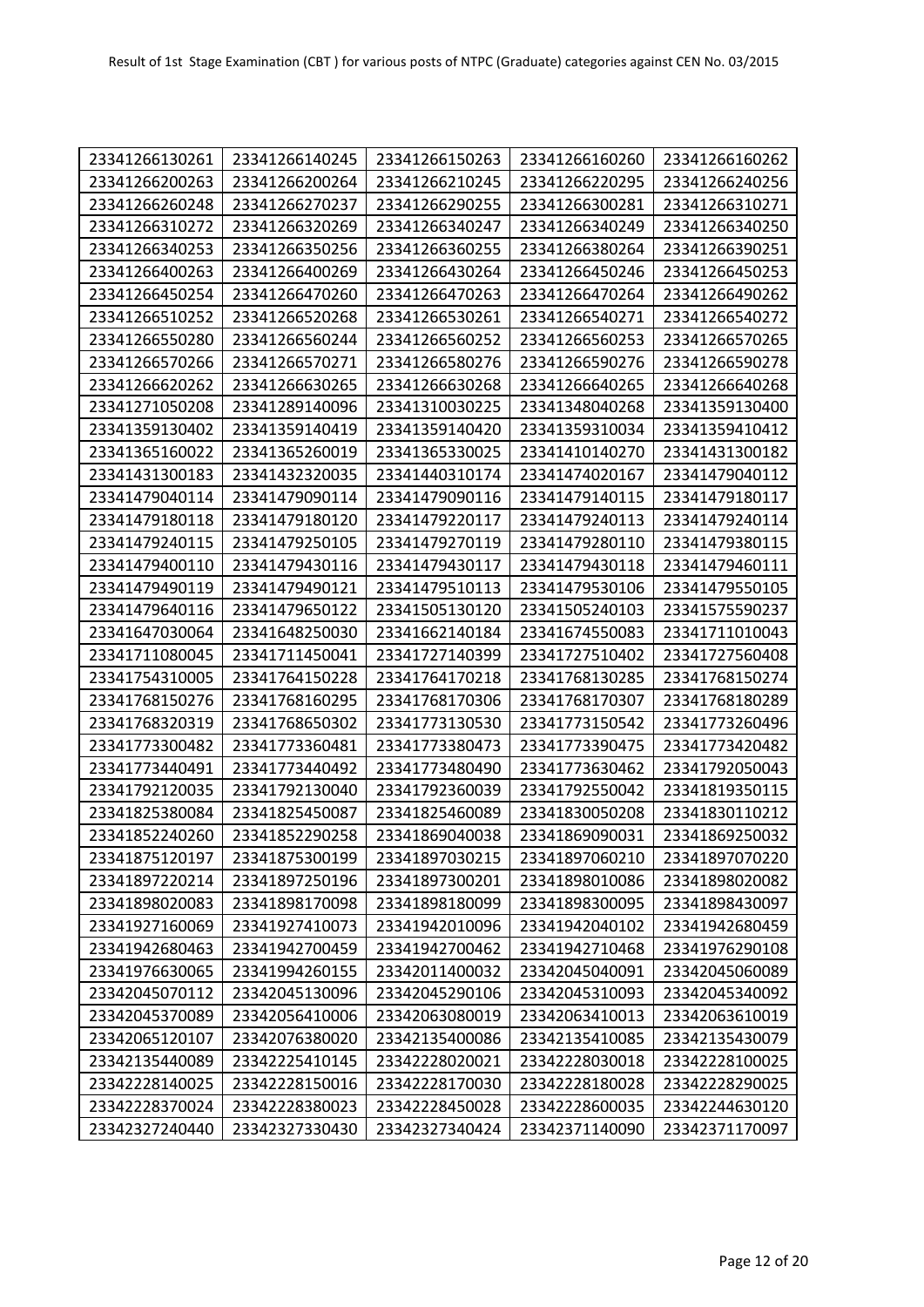| 23342371170107 | 23342371180110 | 23342371390088 | 23342371400082 | 23342388380008 |
|----------------|----------------|----------------|----------------|----------------|
| 23342389080092 | 23342398640131 | 23342415180092 | 23342415300103 | 23342415630096 |
| 23342441220519 | 23342444150118 | 23342476010232 | 23342476090240 | 23342476250191 |
| 23342513010134 | 23342526010252 | 23342538220153 | 23342574030084 | 23342574390057 |
| 23342574420053 | 23342578210173 | 23342578320129 | 23342578400151 | 23342578430133 |
| 23342578530126 | 23342578580113 | 23342632100088 | 23342653080013 | 23342653090015 |
| 23342653260015 | 23342653380015 | 23342679370051 | 23342679430046 | 23342746070087 |
| 23342746430096 | 23342782140237 | 23342782170237 | 23342786320194 | 23342790010101 |
| 23342790040107 | 23342790040108 | 23342790040109 | 23342790250110 | 23342790310108 |
| 23342790340104 | 23342790340105 | 23342790410115 | 23342807290094 | 23342817090146 |
| 23342817560089 | 23342850160094 | 23342855090104 | 23342855450104 | 23342859250034 |
| 23342869400052 | 23342869400053 | 23342869460047 | 23342869540049 | 23342869580045 |
| 23342869610039 | 23342869630047 | 23342904210051 | 23342904260051 | 23342904280048 |
| 23342904410049 | 23342941040126 | 23342941190121 | 23342941250133 | 23342941290120 |
| 23342941420139 | 23342960510075 | 23342960550082 | 23342974530074 | 23343015320215 |
| 23343069210032 | 23343069470033 | 23343069560026 | 23343077310039 | 23343077310040 |
| 23343077550029 | 23343144100016 | 23343214320152 | 23343237010045 | 23343237020045 |
| 23343237180039 | 23343237290038 | 23343237370046 | 23343237610045 | 23343281610183 |
| 23343281630185 | 23343373050277 | 23343373140282 | 23343373320022 | 23343373380275 |
| 23343373490274 | 23343373490275 | 23343373560274 | 23343373570281 | 23343373570282 |
| 23343373580276 | 23343373580279 | 23343373590278 | 23343373600273 | 23343373610279 |
| 23343424160652 | 23343424170657 | 23343441310101 | 23343441390102 | 23343442040086 |
| 23343442090101 | 23343442110084 | 23343442170091 | 23343442250103 | 23343461020240 |
| 23343461030238 | 23343461060237 | 23343461080236 | 23343461110242 | 23343461170238 |
| 23343461260242 | 23343461310232 | 23343461320239 | 23343461360237 | 23343461400245 |
| 23343461600240 | 23343461620241 | 23343461660234 | 23343461670236 | 23343462090027 |
| 23343462590021 | 23343493050080 | 23343493150078 | 23343493220069 | 23343493270073 |
| 23343493280092 | 23343521040058 | 23343521260062 | 23343521390056 | 23343521400062 |
| 23343521450065 | 23343521650061 | 23343538210032 | 23343538220031 | 23343538450030 |
| 23343538470025 | 23343538560038 | 23343538600026 | 23343572370027 | 23343576110090 |
| 23343582020055 | 23343582050054 | 23343582080049 | 23343582110053 | 23343582160057 |
| 23343582260050 | 23343582280058 | 23343582310056 | 23343582360051 | 23343582500058 |
| 23343582530058 | 23343582600056 | 23343614050036 | 23343614170037 | 23343614580040 |
| 23343623270034 | 23343623340035 | 23343646530003 | 23343649200177 | 23343649280181 |
| 23343649360175 | 23343682200169 | 23343682270173 | 23343682390163 | 23343690030249 |
| 23343690450251 | 23343690520237 | 23343730120004 | 23343740190028 | 23343750050044 |
| 23343756130067 | 23343756190072 | 23343756440077 | 23343756540070 | 23343756640063 |
| 23343776180071 | 23343776260073 | 23343776290073 | 23343776420069 | 23343776480073 |
| 23343776570068 | 23343776580069 | 23343776580070 | 23343843050049 | 23343843310041 |
| 23343881020040 | 23343881220055 | 23343881250049 | 23343881340051 | 23343881350052 |
| 23343881560057 | 23343881650059 | 23343913100051 | 23343913210051 | 23343913220056 |
| 23343913330059 | 23343913390062 | 23343913430067 | 23343913560050 | 23343913640052 |
| 23343917100112 | 23343917140111 | 23344005070019 | 23344005100025 | 23344005250027 |
| 23344005300024 | 23344005340021 | 23344005400028 | 23344005470024 | 23344066020089 |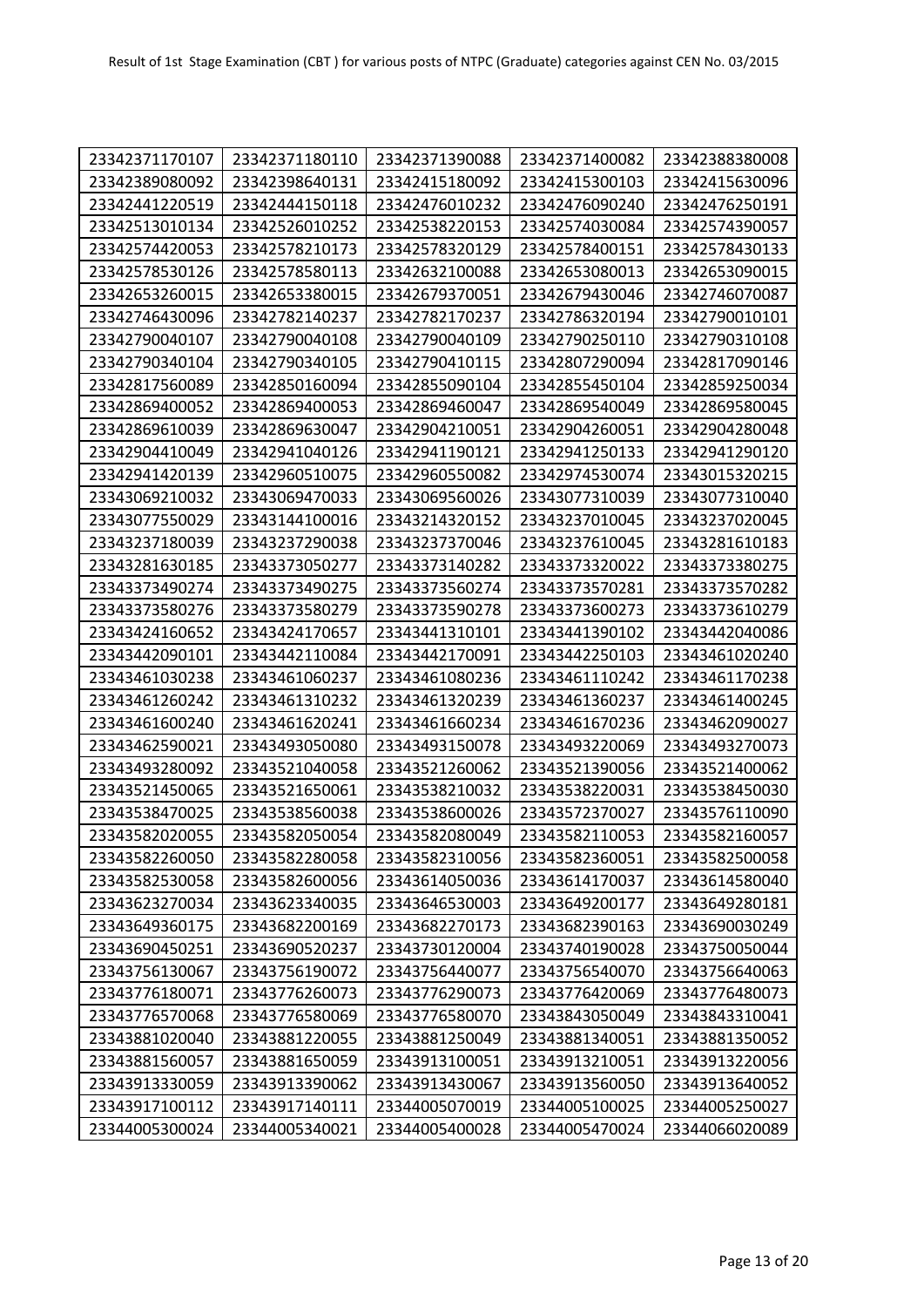| 23344066050091 | 23344066490092 | 23344116320023 | 23344141050020 | 23344141300022 |
|----------------|----------------|----------------|----------------|----------------|
| 23344141530019 | 23344162010093 | 23344162060079 | 23344162060080 | 23344162070086 |
| 23344162080075 | 23344162220080 | 23344162220081 | 23344162330078 | 23344162390089 |
| 23344186410052 | 23344186630048 | 23344186650062 | 23344190230011 | 23344207090039 |
| 23344207090040 | 23344207200039 | 23344220640026 | 23344228490085 | 23344228630089 |
| 23344234150101 | 23344246020079 | 23344246140073 | 23344246270266 | 23344246270267 |
| 23344256180013 | 23344256180019 | 23344273010549 | 23344273020557 | 23344273020559 |
| 23344273020560 | 23344273020561 | 23344273040537 | 23344273040538 | 23344273040539 |
| 23344273040540 | 23344273050535 | 23344273050537 | 23344273060564 | 23344273080526 |
| 23344273080528 | 23344273110535 | 23344273110537 | 23344273120527 | 23344273120528 |
| 23344273120531 | 23344273130533 | 23344273130537 | 23344273140545 | 23344273150556 |
| 23344273170528 | 23344273170529 | 23344273210566 | 23344273210567 | 23344273220537 |
| 23344273240536 | 23344273290520 | 23344273340533 | 23344273340536 | 23344273350549 |
| 23344273350550 | 23344273370534 | 23344273370535 | 23344273370536 | 23344273380546 |
| 23344273400530 | 23344273400532 | 23344273410535 | 23344273410537 | 23344273440525 |
| 23344273440527 | 23344273460540 | 23344273460541 | 23344273470563 | 23344273490551 |
| 23344273500539 | 23344273500540 | 23344273510555 | 23344273520570 | 23344273530550 |
| 23344273540546 | 23344273550549 | 23344273570553 | 23344273580536 | 23344273580537 |
| 23344273600569 | 23344273610544 | 23344273620509 | 23344273630555 | 23344273630556 |
| 23344273640557 | 23344273640559 | 23344273650564 | 23344281230054 | 23344304280066 |
| 23344330160138 | 23344330310111 | 23344358310081 | 23344362070059 | 23344362150054 |
| 23344362150055 | 23344362210052 | 23344362220051 | 23344362530052 | 23344362640060 |
| 23344362650052 | 23344363700143 | 23344364010019 | 23344364560019 | 23344368020026 |
| 23344368080029 | 23344368110032 | 23344368150039 | 23344368230031 | 23344368230033 |
| 23344368230034 | 23344368310030 | 23344368320036 | 23344368410023 | 23344368450040 |
| 23344368540019 | 23344368610017 | 23344369070147 | 23344369330137 | 23344369380123 |
| 23344369430140 | 23344369430141 | 23344369610133 | 23344370490005 | 23344388210081 |
| 23344400120273 | 23344400260275 | 23344410070060 | 23344410190056 | 23344410220062 |
| 23344410350048 | 23344410370062 | 23344410430054 | 23344410490052 | 23344410550054 |
| 23344448050012 | 23344449150220 | 23344461040151 | 23344461060159 | 23344461080151 |
| 23344461090151 | 23344464010047 | 23344464120043 | 23344464250042 | 23344464280038 |
| 23344464480043 | 23344464560046 | 23344477380199 | 23344497040019 | 23344497430010 |
| 23344505270039 | 23344505450052 | 23344505510054 | 23344508080098 | 23344508460098 |
| 23344535140015 | 23344542180300 | 23344548010302 | 23344548240304 | 23344548290305 |
| 23344548430294 | 23344548540289 | 23344548600293 | 23344554020126 | 23344565020030 |
| 23344565030022 | 23344565100019 | 23344565350024 | 23344578140044 | 23344578190051 |
| 23344578460045 | 23344578490048 | 23344578630052 | 23344587120060 | 23344587140053 |
| 23344587360055 | 23344587540057 | 23344628160144 | 23344661070079 | 23344661160076 |
| 23344667620084 | 23344673040084 | 23344684080221 | 23344684160222 | 23344782070134 |
| 23344782070136 | 23344782080120 | 23344782140142 | 23344782160141 | 23344782170139 |
| 23344782420131 | 23344782430130 | 23344782440130 | 23344782470134 | 23344790090170 |
| 23344790090171 | 23344790290166 | 23344790380168 | 23344790380170 | 23344802020145 |
| 23344802310142 | 23344802370146 | 23344802420145 | 23344823380024 | 23344823520020 |
| 23344854440111 | 23344854540109 | 23344859310036 | 23344859580038 | 23344862150054 |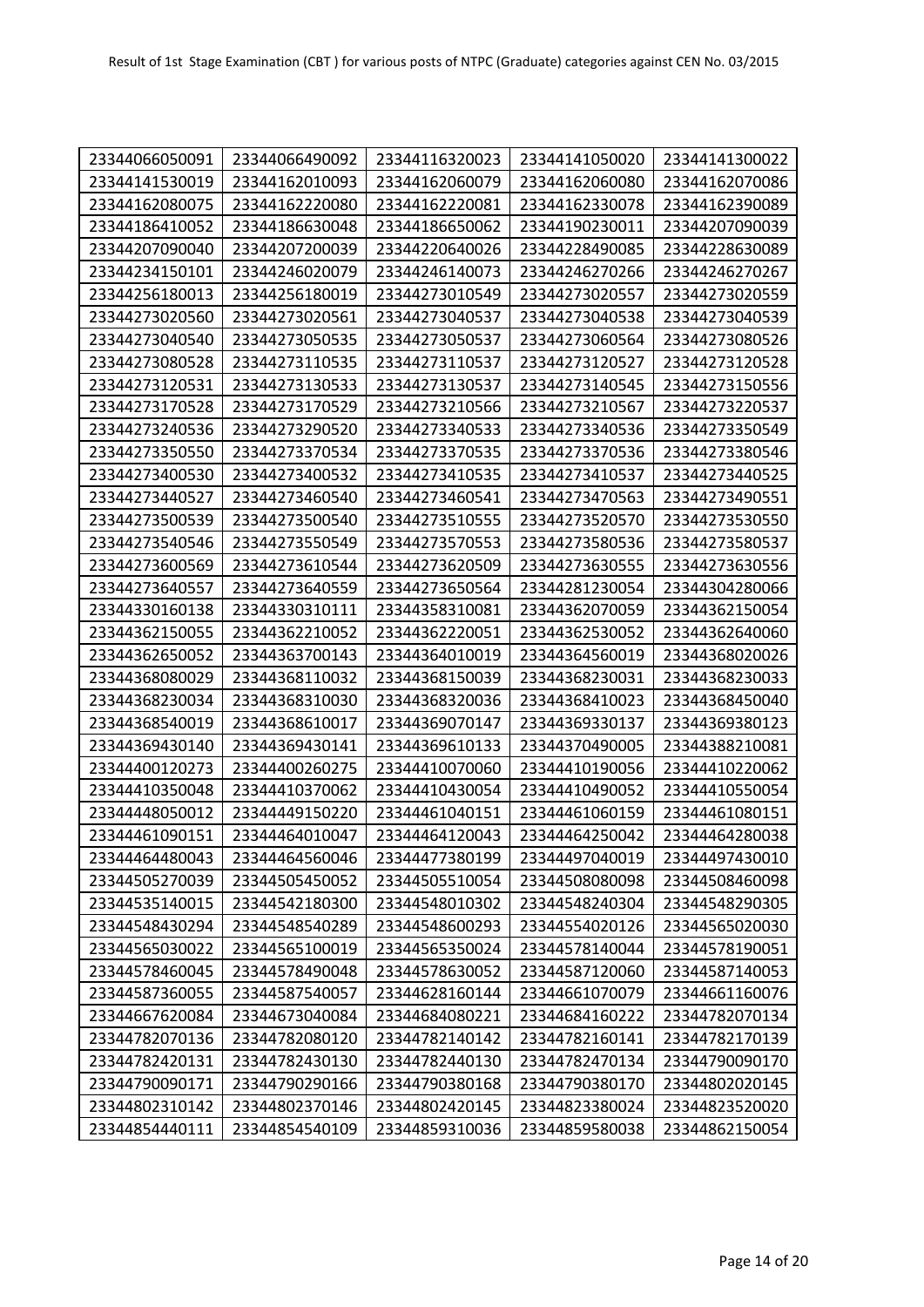| 23344862180050 | 23344862230060 | 23344864240078 | 23344874440234 | 23344906580008 |
|----------------|----------------|----------------|----------------|----------------|
| 23344912260154 | 23344912300170 | 23344912370159 | 23344912470167 | 23344969400239 |
| 23345004630037 | 23345004640027 | 23345029140018 | 23345031400496 | 23345031410498 |
| 23345033040147 | 23345033050131 | 23345033070139 | 23345033100127 | 23345033190120 |
| 23345033220126 | 23345033280128 | 23345033330153 | 23345033340139 | 23345033350139 |
| 23345033380152 | 23345033420133 | 23345033490146 | 23345033530135 | 23345033560136 |
| 23345039440290 | 23345039590301 | 23345041020402 | 23345041050393 | 23345041070400 |
| 23345041090400 | 23345041100399 | 23345041220391 | 23345041270399 | 23345041270404 |
| 23345041270405 | 23345041370403 | 23345041370408 | 23345041420402 | 23345041660390 |
| 23345041670405 | 23345041680393 | 23345041690382 | 23345081120191 | 23345084260147 |
| 23345091070213 | 23345092500232 | 23345095330218 | 23346046220147 | 23346046320142 |
| 23346046440099 | 23346046570072 | 23346046580086 | 23346466200225 | 23346466370096 |
| 23346687020076 | 23347723380081 | 23347724280078 | 23347743110132 | 23347743180139 |
| 23347743230143 | 23347743320140 | 23347743390124 | 23347743590141 | 23347743640138 |
| 23347745260155 | 23347789010058 | 23347789040055 | 23347789040056 | 23347789060056 |
| 23347789070064 | 23347789100059 | 23347789130061 | 23347789140049 | 23347789140050 |
| 23347789150057 | 23347789170058 | 23347789180059 | 23347789190062 | 23347789220055 |
| 23347789240066 | 23347789250057 | 23347789250058 | 23347789250059 | 23347789290051 |
| 23347789290053 | 23347789320055 | 23347789370056 | 23347789440063 | 23347789450053 |
| 23347789500056 | 23347789500057 | 23347789590049 | 23347789630051 | 23347789640059 |
| 23347797060027 | 23347797100023 | 23347797170022 | 23347797230020 | 23347797250042 |
| 23347797270050 | 23347797430034 | 23347797430041 | 23347797430063 | 23347797600035 |
| 23347807030111 | 23347807050111 | 23347807050112 | 23347807080110 | 23347807140108 |
| 23347807170110 | 23347807250114 | 23347807280110 | 23347807290114 | 23347807370110 |
| 23347807520111 | 23347807560106 | 23347807560110 | 23347807710108 | 23347821100476 |
| 23347821270476 | 23347821290478 | 23347824040092 | 23347824150093 | 23347828050086 |
| 23347828100093 | 23347828120084 | 23347828190098 | 23347828200092 | 23347840030240 |
| 23347840250133 | 23347840270134 | 23347840300131 | 23347840360125 | 23347840430128 |
| 23347840660118 | 23347840690113 | 23347844350100 | 23347850330444 | 23347850390467 |
| 23347850440471 | 23347850600462 | 23347858030049 | 23347858130047 | 23347858180063 |
| 23347858250063 | 23347858270059 | 23347858280062 | 23347858300068 | 23347858360050 |
| 23347858410060 | 23347858420057 | 23347858450058 | 23347858460062 | 23347858480058 |
| 23347858640057 | 23347866061118 | 23347866121124 | 23347866510752 | 23347870250038 |
| 23347871030109 | 23347871040125 | 23347871080129 | 23347871090126 | 23347871100120 |
| 23347871140109 | 23347871200113 | 23347871260125 | 23347871260126 | 23347871310124 |
| 23347871330121 | 23347871340120 | 23347871340121 | 23347871360112 | 23347871520118 |
| 23347871550120 | 23347871650119 | 23347906010146 | 23347906020151 | 23347906050144 |
| 23347906070137 | 23347906160138 | 23347906260138 | 23347906320013 | 23347906390137 |
| 23347906500136 | 23347907020688 | 23347907030688 | 23347907040676 | 23347907040678 |
| 23347907100685 | 23347907100687 | 23347907100690 | 23347907100692 | 23347907110680 |
| 23347907130678 | 23347907150670 | 23347907150673 | 23347907150674 | 23347907150676 |
| 23347907170673 | 23347907180685 | 23347907190680 | 23347907200644 | 23347907200646 |
| 23347907210705 | 23347907240665 | 23347907270667 | 23347907270670 | 23347907270671 |
| 23347907270676 | 23347907300662 | 23347907310068 | 23347907350649 | 23347907360680 |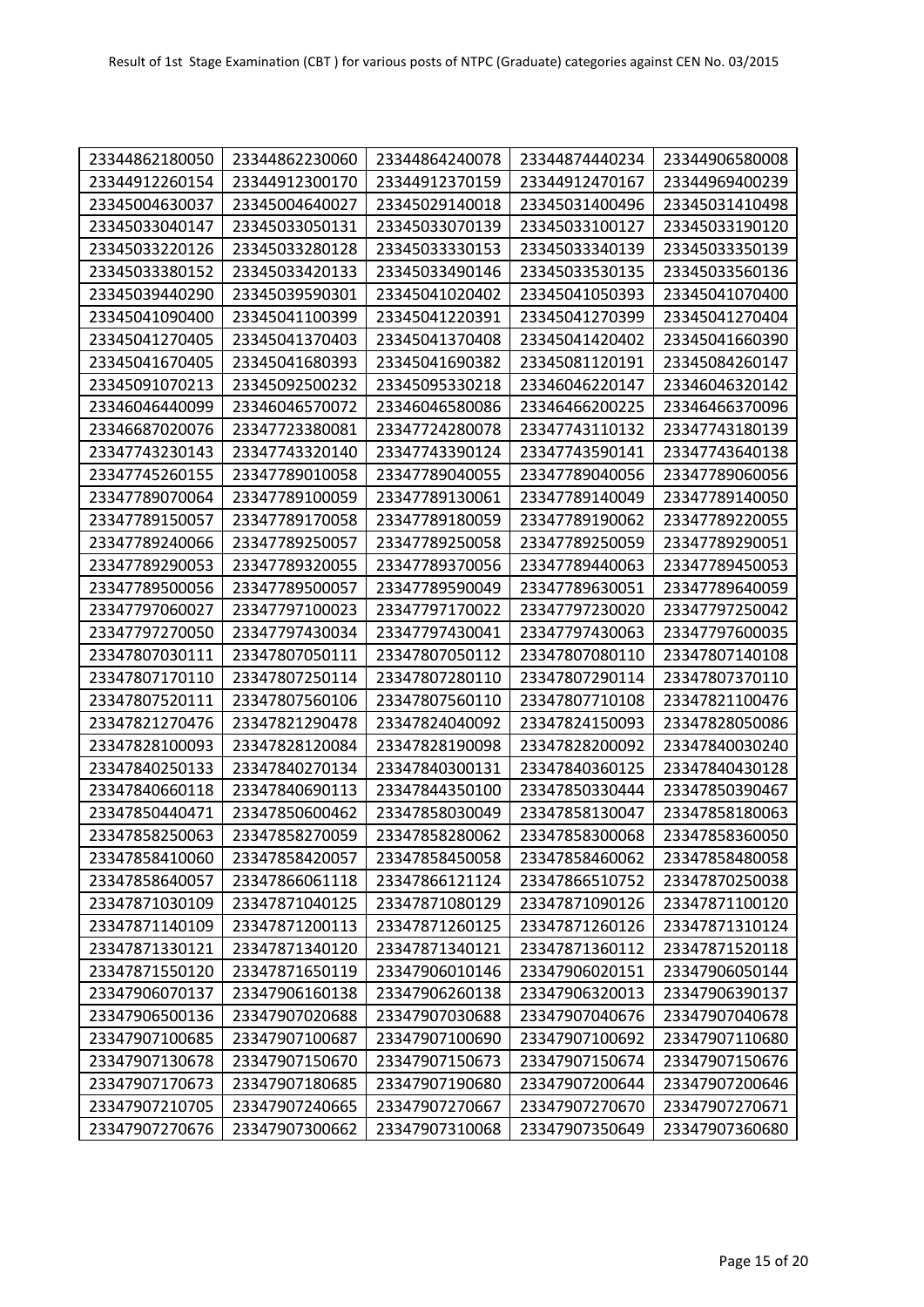| 23347907380648 | 23347907380650 | 23347907380654 | 23347907380660 | 23347907400682 |
|----------------|----------------|----------------|----------------|----------------|
| 23347907420669 | 23347907420674 | 23347907460674 | 23347907480696 | 23347907500637 |
| 23347907520671 | 23347907520674 | 23347907530660 | 23347907560684 | 23347907570685 |
| 23347907600679 | 23347907610626 | 23347907630673 | 23347907640696 | 23347907640701 |
| 23347908020279 | 23347908040307 | 23347908070277 | 23347908080280 | 23347908110268 |
| 23347908120265 | 23347908130293 | 23347908180276 | 23347908180279 | 23347908200298 |
| 23347908240294 | 23347908290278 | 23347908300288 | 23347908340276 | 23347908350302 |
| 23347908390284 | 23347908430272 | 23347908530273 | 23347908550272 | 23347908570276 |
| 23347908590297 | 23347908600290 | 23347908610290 | 23347908640273 | 23347909030485 |
| 23347909040483 | 23347909040485 | 23347909040486 | 23347909050476 | 23347909050478 |
| 23347909070470 | 23347909090474 | 23347909110500 | 23347909110502 | 23347909120467 |
| 23347909120468 | 23347909130480 | 23347909130482 | 23347909140457 | 23347909150478 |
| 23347909170445 | 23347909170446 | 23347909170448 | 23347909180472 | 23347909210485 |
| 23347909210487 | 23347909220461 | 23347909220464 | 23347909220466 | 23347909230484 |
| 23347909230485 | 23347909240485 | 23347909250459 | 23347909250462 | 23347909260470 |
| 23347909260473 | 23347909260474 | 23347909290457 | 23347909330695 | 23347909340467 |
| 23347909340470 | 23347909350569 | 23347909360668 | 23347909370695 | 23347909370702 |
| 23347909390627 | 23347909390630 | 23347909390635 | 23347909400634 | 23347909410610 |
| 23347909410611 | 23347909410612 | 23347909410614 | 23347909420583 | 23347909420586 |
| 23347909420588 | 23347909430602 | 23347909430610 | 23347909430614 | 23347909440611 |
| 23347909440615 | 23347909450719 | 23347909450732 | 23347909450737 | 23347909460697 |
| 23347909480689 | 23347909480699 | 23347909480700 | 23347909480702 | 23347909490680 |
| 23347909490686 | 23347909500702 | 23347909500709 | 23347909510692 | 23347909530657 |
| 23347909530662 | 23347909530671 | 23347909550724 | 23347909550727 | 23347909590688 |
| 23347909590689 | 23347909600698 | 23347909600704 | 23347909610717 | 23347909610720 |
| 23347909620708 | 23347909630680 | 23347909630682 | 23347909630693 | 23347909630695 |
| 23347911010603 | 23347911020594 | 23347911020596 | 23347911040596 | 23347911040599 |
| 23347911050582 | 23347911050583 | 23347911050584 | 23347911060619 | 23347911070603 |
| 23347911070604 | 23347911090595 | 23347911100572 | 23347911100573 | 23347911100577 |
| 23347911110607 | 23347911110609 | 23347911110610 | 23347911120611 | 23347911130584 |
| 23347911130585 | 23347911130586 | 23347911130587 | 23347911130589 | 23347911180566 |
| 23347911180569 | 23347911200587 | 23347911200589 | 23347911200590 | 23347911210566 |
| 23347911220579 | 23347911220580 | 23347911220583 | 23347911220584 | 23347911230579 |
| 23347911230581 | 23347911240558 | 23347911260580 | 23347911270593 | 23347911270594 |
| 23347911280611 | 23347911280612 | 23347911310593 | 23347911320568 | 23347911320572 |
| 23347911330590 | 23347911340579 | 23347911360594 | 23347911370605 | 23347911370607 |
| 23347911370608 | 23347911380570 | 23347911380571 | 23347911380573 | 23347911390599 |
| 23347911390603 | 23347911400572 | 23347911400573 | 23347911410586 | 23347911420597 |
| 23347911420598 | 23347911420602 | 23347911430587 | 23347911450583 | 23347911460606 |
| 23347911480566 | 23347911490576 | 23347911500602 | 23347911500607 | 23347911500609 |
| 23347911510579 | 23347911530573 | 23347911560560 | 23347911570578 | 23347911570579 |
| 23347911580590 | 23347911580591 | 23347911590554 | 23347911620580 | 23347911620583 |
| 23347911640605 | 23347911650606 | 23347924080187 | 23347924380198 | 23347924390185 |
| 23347924530177 | 23347924650189 | 23347928010097 | 23347928080102 | 23347928200125 |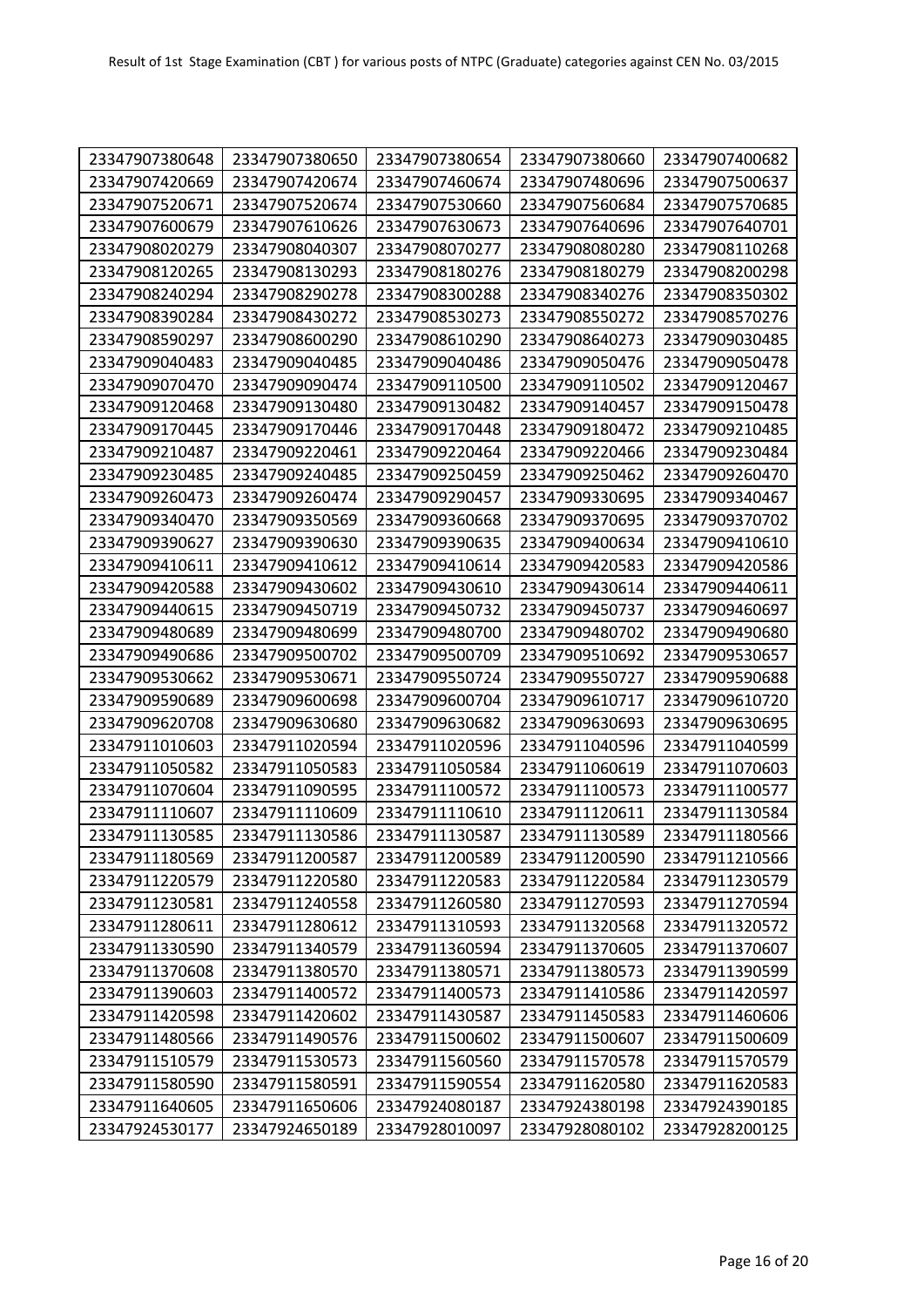| 23347928240103 | 23347928290109 | 23347928630101 | 23347929140236 | 23347929140237 |
|----------------|----------------|----------------|----------------|----------------|
| 23347929160236 | 23347929160241 | 23347929250218 | 23347929250236 | 23347929270235 |
| 23347929270238 | 23347929280242 | 23347929290238 | 23347929450234 | 23347929470231 |
| 23347929560228 | 23347929570236 | 23347929570237 | 23347929610234 | 23347929610236 |
| 23347930010490 | 23347930140487 | 23347930160492 | 23347930180485 | 23347930360488 |
| 23347930400482 | 23347930440479 | 23347930440480 | 23347930520477 | 23347930550488 |
| 23347930570483 | 23347930590482 | 23347930610471 | 23347930610472 | 23347931030232 |
| 23347931050231 | 23347931090231 | 23347931120227 | 23347931230230 | 23347931320024 |
| 23347931370230 | 23347931380234 | 23347931410224 | 23347931480234 | 23347931500233 |
| 23347931500234 | 23347931510238 | 23347931520231 | 23347931590237 | 23347931610240 |
| 23347931660215 | 23347931670226 | 23347931670233 | 23347931680217 | 23347931700226 |
| 23347931710227 | 23347932010429 | 23347932010436 | 23347932030435 | 23347932040450 |
| 23347932040451 | 23347932080436 | 23347932110438 | 23347932220451 | 23347932230442 |
| 23347932260424 | 23347932300445 | 23347932370462 | 23347932380415 | 23347932380433 |
| 23347932400414 | 23347932410406 | 23347932480403 | 23347932520407 | 23347932520412 |
| 23347932540392 | 23347932550416 | 23347932550424 | 23347932570408 | 23347932580406 |
| 23347932580410 | 23347932590410 | 23347932590413 | 23347932590416 | 23347932610402 |
| 23347932610407 | 23347932620396 | 23347932620397 | 23347932620398 | 23347932620399 |
| 23347932620400 | 23347932660397 | 23347932660398 | 23347932710388 | 23347933020238 |
| 23347933060223 | 23347933080239 | 23347933090224 | 23347933090230 | 23347933130236 |
| 23347933160240 | 23347933230232 | 23347933240238 | 23347933250235 | 23347933260230 |
| 23347933360226 | 23347933380228 | 23347933380229 | 23347933380233 | 23347933400236 |
| 23347933430224 | 23347933430225 | 23347933450232 | 23347933460234 | 23347933480231 |
| 23347933520227 | 23347933520228 | 23347933540234 | 23347933560222 | 23347933590234 |
| 23347933600219 | 23347933670215 | 23347933680220 | 23347933700207 | 23347933700219 |
| 23347933710218 | 23347936350037 | 23347936380034 | 23347937360370 | 23347937420402 |
| 23347938420391 | 23347938490384 | 23347938560380 | 23347938610369 | 23347938610370 |
| 23347938620375 | 23347938620378 | 23347938630373 | 23347938640386 | 23347938640387 |
| 23347939220422 | 23347939450339 | 23347939510313 | 23347939520302 | 23347939550327 |
| 23347939590312 | 23347939590313 | 23347939600299 | 23347940050212 | 23347941120863 |
| 23347941180868 | 23347941220880 | 23347941540848 | 23347944270006 | 23347946030658 |
| 23347949180440 | 23347949650316 | 23347954170168 | 23347954330079 | 23347957390201 |
| 23347958040027 | 23347959290245 | 23347959560225 | 23347961390210 | 23347962290493 |
| 23347962460499 | 23347963040638 | 23347963120636 | 23347963340641 | 23347963480650 |
| 23347967260056 | 23347972030387 | 23347972030391 | 23347972140355 | 23347972150363 |
| 23347972200379 | 23347972210367 | 23347972210368 | 23347972220380 | 23347972270368 |
| 23347972280357 | 23347972360362 | 23347972420361 | 23347972430367 | 23347972550375 |
| 23347972550376 | 23347972590382 | 23347972630377 | 23347973540430 | 23347973650430 |
| 23347974290226 | 23347976020291 | 23347976040304 | 23347976050294 | 23347976140301 |
| 23347976140302 | 23347976150307 | 23347976170313 | 23347976180314 | 23347976180315 |
| 23347976430261 | 23347976430263 | 23347976440264 | 23347976440266 | 23347976500263 |
| 23347976500266 | 23347976500269 | 23347976520263 | 23347976590283 | 23347976610276 |
| 23347977200196 | 23347978040016 | 23347980290205 | 23347981400711 | 23347981640715 |
| 23347982030272 | 23347982100289 | 23347982140282 | 23347982250455 | 23347982300466 |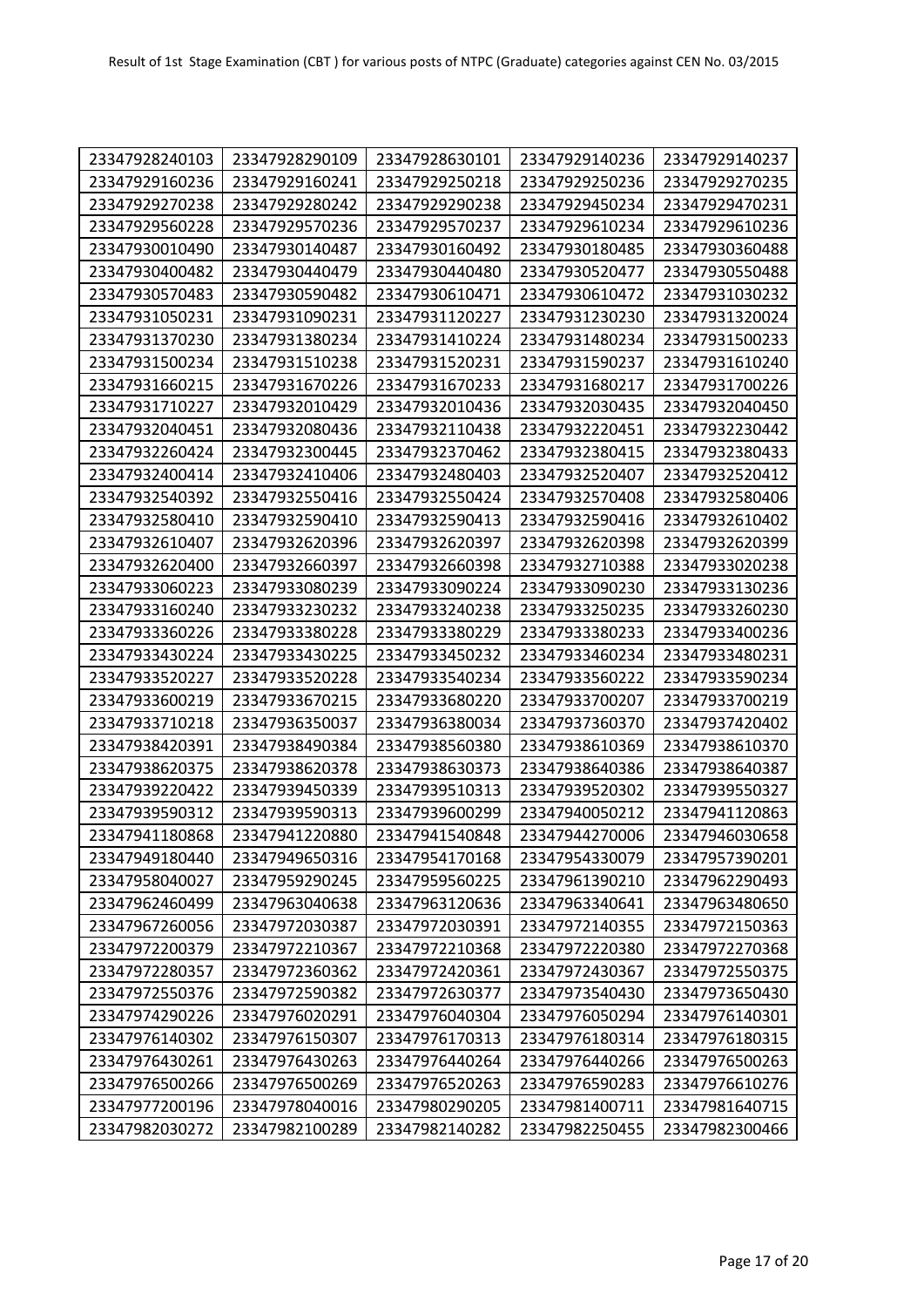| 23347982430457 | 23347982510398 | 23347982550366 | 23347982550392 | 23347982560363 |
|----------------|----------------|----------------|----------------|----------------|
| 23347982580378 | 23347983470337 | 23347984090310 | 23347984100384 | 23347984100385 |
| 23347984120351 | 23347984120367 | 23347984150348 | 23347984150358 | 23347984170352 |
| 23347984170368 | 23347984210376 | 23347984220348 | 23347984230381 | 23347984230385 |
| 23347984250409 | 23347984280353 | 23347984280383 | 23347984290358 | 23347984300361 |
| 23347984310040 | 23347984330385 | 23347984330400 | 23347984380356 | 23347984390343 |
| 23347984390362 | 23347984390382 | 23347984400398 | 23347984500344 | 23347984510360 |
| 23347984520355 | 23347984530361 | 23347984540341 | 23347984570353 | 23347984600377 |
| 23347985540217 | 23347986280191 | 23347986370195 | 23347986390191 | 23347986410200 |
| 23347986420210 | 23347986620232 | 23347989080219 | 23347991170243 | 23347991370238 |
| 23347992200696 | 23347992370698 | 23347993190013 | 23347993220017 | 23347993380010 |
| 23347994080957 | 23347995430173 | 23347995550202 | 23347995550204 | 23347995570197 |
| 23347997240728 | 23348000161089 | 23348000231100 | 23348000261098 | 23348000291091 |
| 23348000391093 | 23348000431089 | 23348000530877 | 23348000550839 | 23348000570869 |
| 23348000570881 | 23348000600949 | 23348000610847 | 23348000630817 | 23348000640960 |
| 23348000650932 | 23348002240842 | 23348002290842 | 23348003270148 | 23348003320134 |
| 23348006510722 | 23348013030060 | 23348013040050 | 23348013110061 | 23348013510051 |
| 23348017030949 | 23348019380133 | 23348022020017 | 23348024100080 | 23348024220074 |
| 23348024260058 | 23348024300063 | 23348024380057 | 23348024400070 | 23348024480073 |
| 23348024590070 | 23348024600067 | 23348027500025 | 23348030630241 | 23348034370190 |
| 23348034550188 | 23348035030088 | 23348035110092 | 23348035150091 | 23348035250093 |
| 23348035290093 | 23348038110472 | 23348038220470 | 23348038380469 | 23348038560467 |
| 23348039440247 | 23348040010607 | 23348040070600 | 23348040070601 | 23348040090614 |
| 23348040090615 | 23348040120644 | 23348040410646 | 23348040500653 | 23348040540619 |
| 23348040590620 | 23348040640611 | 23348041030601 | 23348041590642 | 23348041640627 |
| 23348041650627 | 23348043051297 | 23348043061296 | 23348043061358 | 23348043071265 |
| 23348043071283 | 23348043071291 | 23348043081189 | 23348043081190 | 23348043081208 |
| 23348043091214 | 23348043091295 | 23348043091304 | 23348043101434 | 23348043101476 |
| 23348043111326 | 23348043121382 | 23348043121419 | 23348043131402 | 23348043141450 |
| 23348043141499 | 23348043141511 | 23348043151479 | 23348043151516 | 23348043161543 |
| 23348043191376 | 23348043191391 | 23348043191410 | 23348043191449 | 23348043221401 |
| 23348043231455 | 23348043231457 | 23348043251415 | 23348043251437 | 23348043251438 |
| 23348043251489 | 23348043261455 | 23348043271413 | 23348043271441 | 23348043271479 |
| 23348043271494 | 23348043281523 | 23348043281550 | 23348043281569 | 23348043291394 |
| 23348043291442 | 23348043301435 | 23348043301453 | 23348043331453 | 23348043341516 |
| 23348043351430 | 23348043361503 | 23348043371423 | 23348043371455 | 23348043371467 |
| 23348043371481 | 23348043381439 | 23348043391474 | 23348043401458 | 23348043411502 |
| 23348043431235 | 23348043431284 | 23348043431309 | 23348043441240 | 23348043461214 |
| 23348043461286 | 23348043481200 | 23348043481210 | 23348043501216 | 23348043501241 |
| 23348043501265 | 23348043521303 | 23348043521309 | 23348043521353 | 23348043531299 |
| 23348043531342 | 23348043531360 | 23348044031610 | 23348044081396 | 23348044081417 |
| 23348044131421 | 23348044141381 | 23348044241430 | 23348044261448 | 23348044271435 |
| 23348044271437 | 23348044501385 | 23348049080490 | 23348049110482 | 23348049370492 |
| 23348050021052 | 23348116421200 | 23348116421202 | 23348116421211 | 23348116421212 |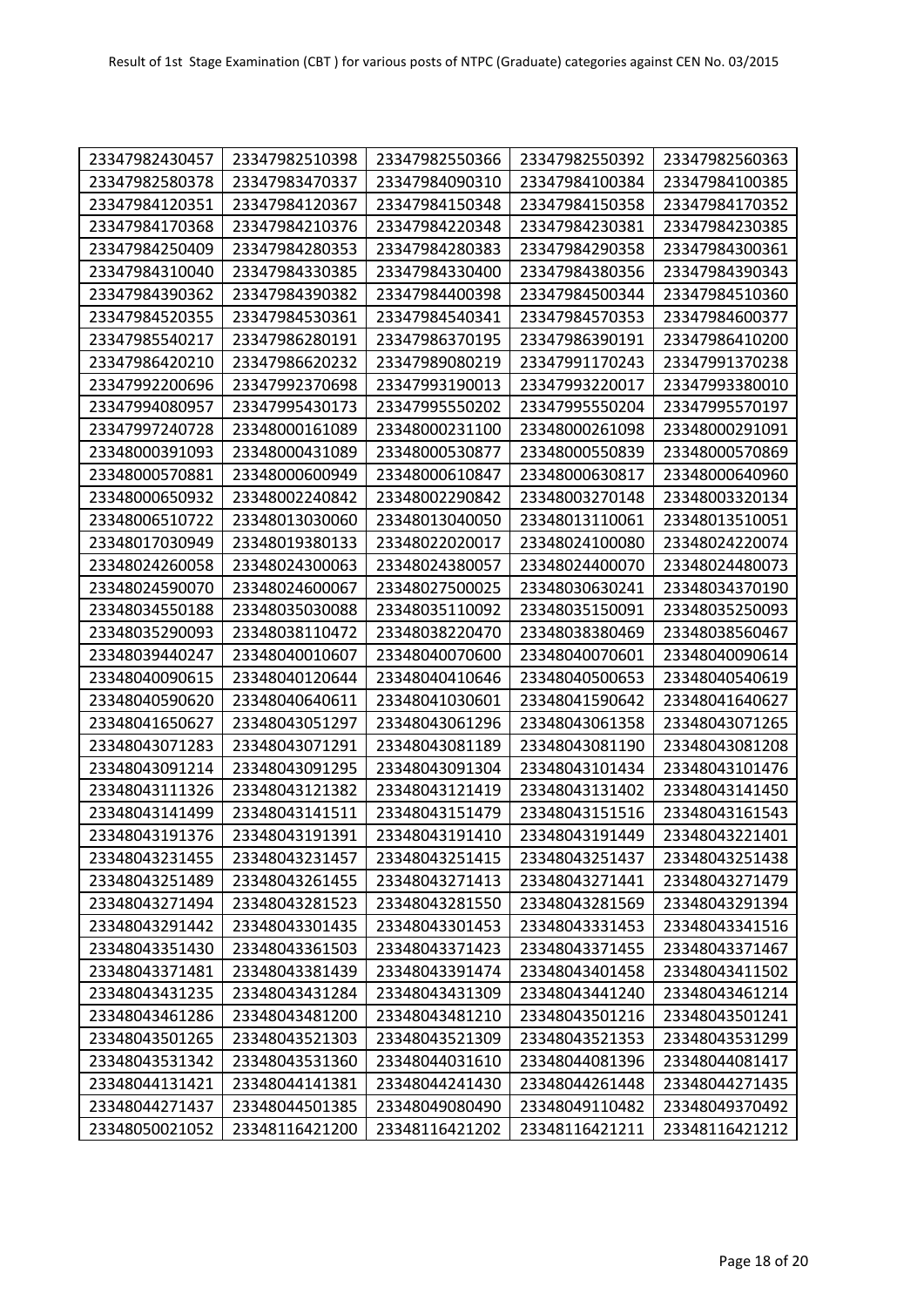| 23348116431160 | 23348116431162 | 23348116431191 | 23348116441172 | 23348116441196 |
|----------------|----------------|----------------|----------------|----------------|
| 23348116451158 | 23348116451163 | 23348116451175 | 23348116451181 | 23348116451189 |
| 23348116451194 | 23348116451204 | 23348116451226 | 23348116461147 | 23348116461154 |
| 23348116461162 | 23348116471154 | 23348116471156 | 23348116471179 | 23348116481166 |
| 23348116481172 | 23348116491224 | 23348116501185 | 23348116501187 | 23348116501194 |
| 23348116511183 | 23348116511192 | 23348116511193 | 23348116511212 | 23348116521198 |
| 23348116521214 | 23348116521222 | 23348116531204 | 23348116531208 | 23348116531210 |
| 23348116531215 | 23348116531228 | 23348116541205 | 23348116541222 | 23348116561148 |
| 23348116561155 | 23348116561176 | 23348116571172 | 23348116571199 | 23348116571209 |
| 23348116571218 | 23348116581172 | 23348116581180 | 23348116591185 | 23348116601194 |
| 23348116601205 | 23348116601212 | 23348116611210 | 23348116611229 | 23348116621197 |
| 23348116621212 | 23348116671202 | 23348116681181 | 23348116681198 | 23348116691147 |
| 23348116691177 | 23348116691180 | 23348116711175 | 23348116711176 | 23348116711201 |
| 23348117312583 | 23348117312587 | 23348117312588 | 23348117312616 | 23348117312653 |
| 23348117312662 | 23348117312693 | 23348117312723 | 23348117322526 | 23348117322545 |
| 23348117322566 | 23348117322600 | 23348117322604 | 23348117322616 | 23348117322617 |
| 23348117362650 | 23348117362660 | 23348117362665 | 23348117362672 | 23348117372570 |
| 23348117372611 | 23348117372618 | 23348117372648 | 23348117372691 | 23348117372694 |
| 23348117382564 | 23348117382589 | 23348117382602 | 23348117382647 | 23348117392565 |
| 23348117392606 | 23348117392634 | 23348117392672 | 23348117392694 | 23348117402636 |
| 23348117402645 | 23348117402689 | 23348117402697 | 23348117402703 | 23348117412654 |
| 23348117412657 | 23348117412661 | 23348117412683 | 23348117412700 | 23348117412706 |
| 23348117412729 | 23348117412753 | 23348117422605 | 23348117422616 | 23348117422674 |
| 23348117422679 | 23348117432578 | 23348117432648 | 23348117432655 | 23348117432690 |
| 23348117432709 | 23348117432714 | 23348117442617 | 23348117442743 | 23348117442744 |
| 23348117452652 | 23348117452655 | 23348117452658 | 23348117452675 | 23348117452696 |
| 23348117462607 | 23348117462617 | 23348117462619 | 23348117462655 | 23348117462659 |
| 23348117462666 | 23348117462682 | 23348117462685 | 23348117462690 | 23348117462697 |
| 23348117462733 | 23348117472669 | 23348117472700 | 23348117472731 | 23348117482514 |
| 23348117482538 | 23348117482550 | 23348117482564 | 23348117482567 | 23348117482600 |
| 23348117482613 | 23348117482628 | 23348117482680 | 23348117482695 | 23348117492477 |
| 23348117492498 | 23348117492581 | 23348117492592 | 23348117492594 | 23348117492605 |
| 23348117492624 | 23348117492671 | 23348117502558 | 23348117502562 | 23348117502590 |
| 23348117502631 | 23348117502636 | 23348117502637 | 23348117502679 | 23348117502680 |
| 23348117512613 | 23348117512627 | 23348117512629 | 23348117512650 | 23348117512717 |
| 23348117512745 | 23348117512755 | 23348117522594 | 23348117522606 | 23348117522608 |
| 23348117522623 | 23348117522649 | 23348117522652 | 23348117522660 | 23348117522675 |
| 23348117522720 | 23348117532496 | 23348117532532 | 23348117532537 | 23348117532541 |
| 23348117532600 | 23348117532648 | 23348117532660 | 23348117532708 | 23348117542650 |
| 23348117542668 | 23348117542669 | 23348117542673 | 23348117542687 | 23348117542692 |
| 23348117542714 | 23348117542718 | 23348117542727 | 23348117552609 | 23348117552621 |
| 23348117552701 | 23348117552716 | 23348117562602 | 23348117562610 | 23348117562619 |
| 23348117562656 | 23348117572580 | 23348117572589 | 23348117572659 | 23348117572687 |
| 23348117582617 | 23348117582647 | 23348117582663 | 23348117582723 | 23348117592633 |